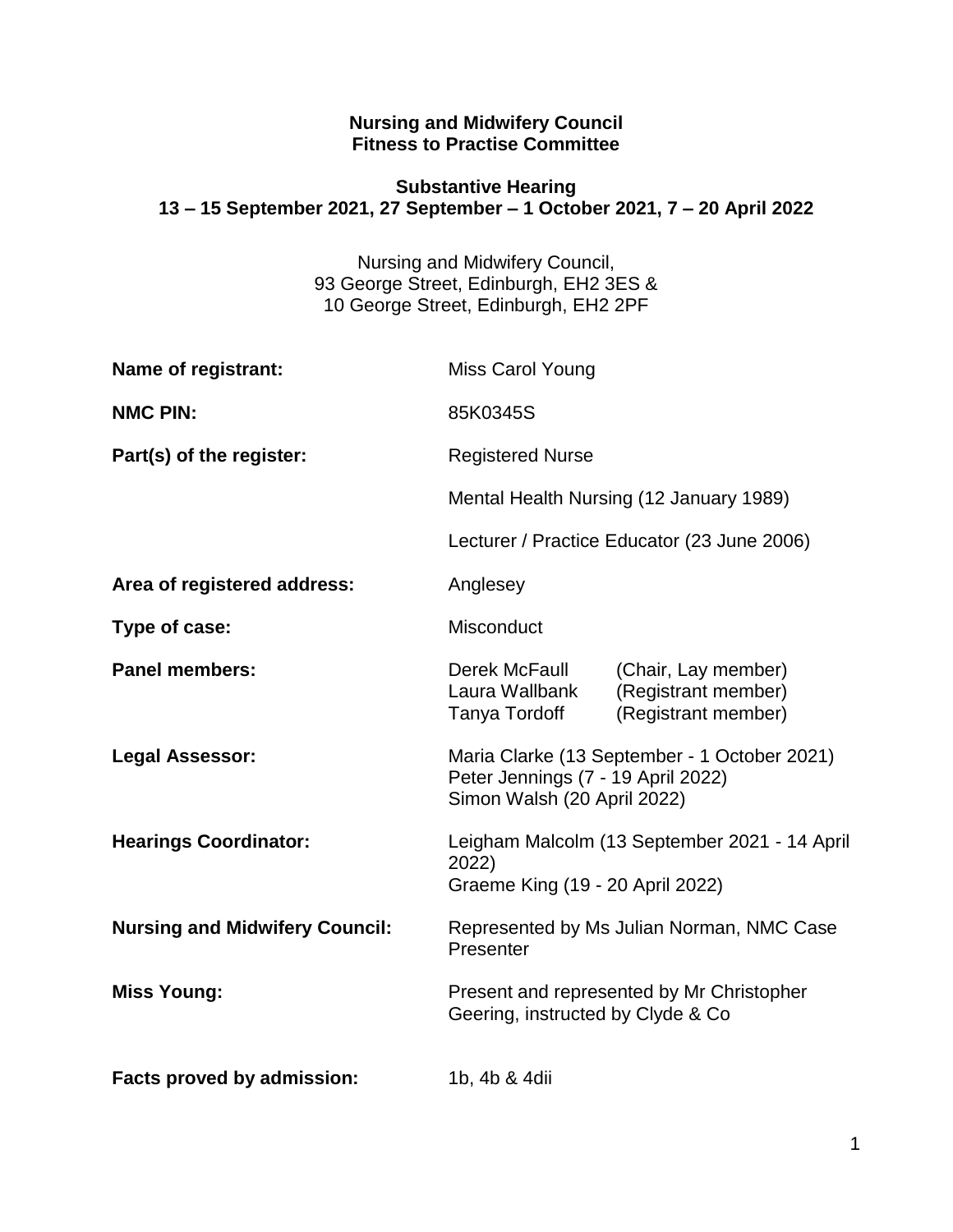| No case to answer:          | 1 <sub>d</sub>          |  |
|-----------------------------|-------------------------|--|
| Facts proved:               | 1a, 1c, 2a, 2b & 3      |  |
| <b>Facts not proved:</b>    | 4c, 4di & 4diii         |  |
| <b>Fitness to practise:</b> | Impaired                |  |
| <b>Sanction:</b>            | Caution order (5 years) |  |
| Interim order:              | N/A                     |  |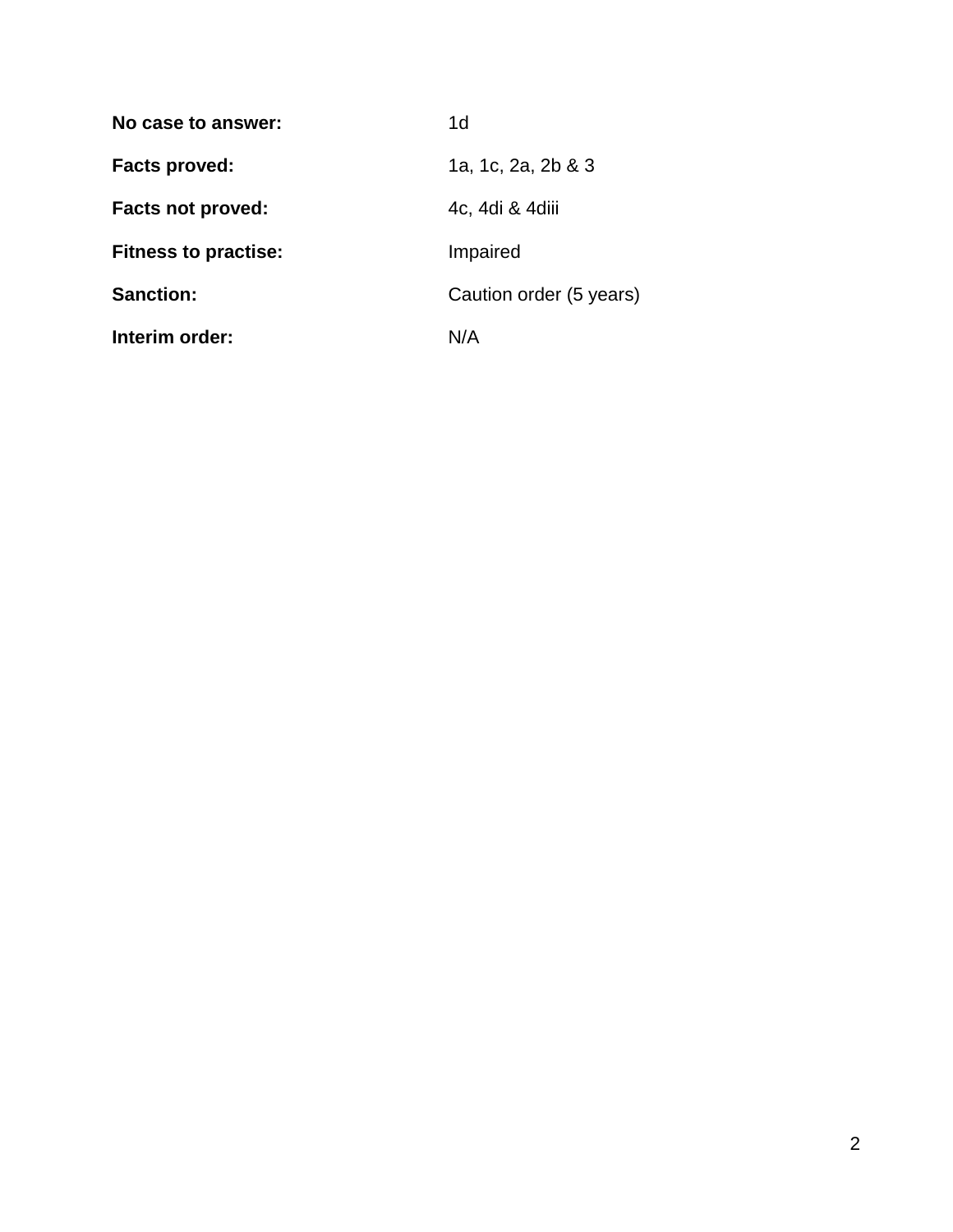#### **Details of charge, as amended**

That you, a registered nurse whilst employed as a community practitioner nurse for NHS Ayrshire and Arran:

1) Failed to provide appropriate care to Patient A, in that you:

a) Did not conduct any home visits for Patient A between 5 February 2016 and 10 November 2016. **(Proved)**

b) Did not record any home visits for Patient A between 5 February 2016 and 10 November 2016. **(Proved)**

c) Did not conduct a review/risk assessment after being informed on 30 August 2016 that Patient A had stopped taking lithium. **(Proved)**

d) Between 2 December 2014 and 3 February 2016 you did not document/record any home visits for Patient A. **(No case to answer)**

2) In January 2017 at the Adverse Event Review Panel in relation to Patient A you stated incorrectly that you had:

a) Conducted a visit for Patient A in June 2016. **(Proved)**

b) Conducted a visit for Patient A in September 2016. **(Proved)**

3) Your actions in charge 2 a) & b) above were dishonest as you knew you had not visited Patient A as stated, but were seeking to represent that you had. **(Proved)**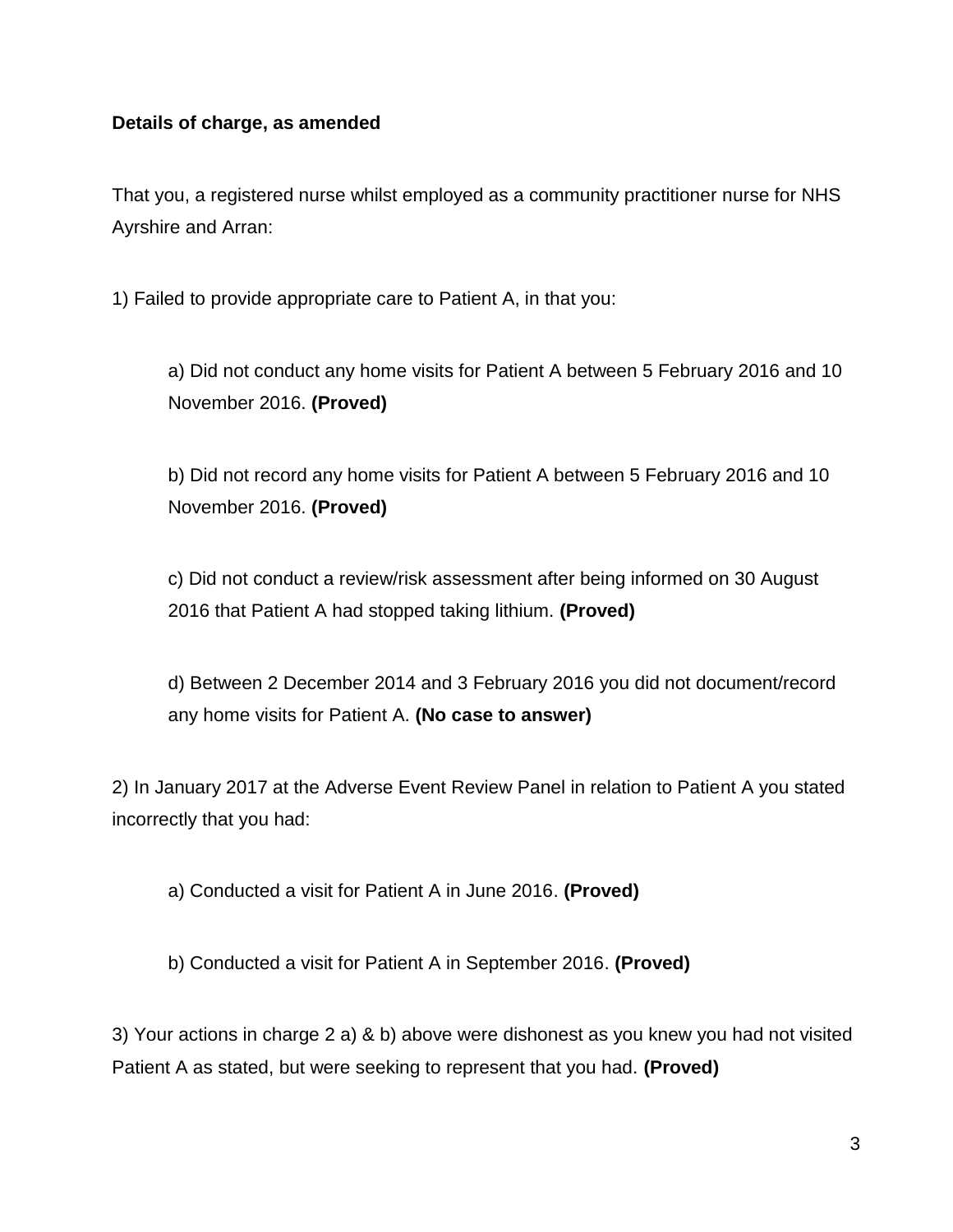4) Failed to provide appropriate care to Patient Y, in that you:

### a) **(Not considered due to Rule 28 ruling – see page 15)**

b) Did not book a follow up appointment for Patient Y after cancelling the appointment on 12 December 2016. **(Proved)**

c) Did not notify NHS Ayrshire and Arran that Patient Y was an at-risk patient requiring follow up. **(Not proved)**

d) Did not adequately document/record in Patient Y's records:

- i) Referral information **(Not proved)**
- ii) Initial Assessment **(Proved)**
- iii) Clinical Records **(Not proved)**

And in light of the above your fitness to practise is impaired by reason of your misconduct.

# **Preliminary question in connection with an application concerning Ms 2's oral evidence**

Ms Norman, on behalf of the Nursing and Midwifery Council (NMC) informed the panel that she would be making an application that Ms 2 should have a photograph of Patient A on the desk with her while she gave her evidence. Failing that, Ms 2 would like the panel to see a photograph of Patient A.

However Ms Norman first had a preliminary application, which was that Ms 2 should be present during the argument and the panel's decision on the substantive application. Mr Geering, on your behalf, opposed this preliminary application on the ground that the panel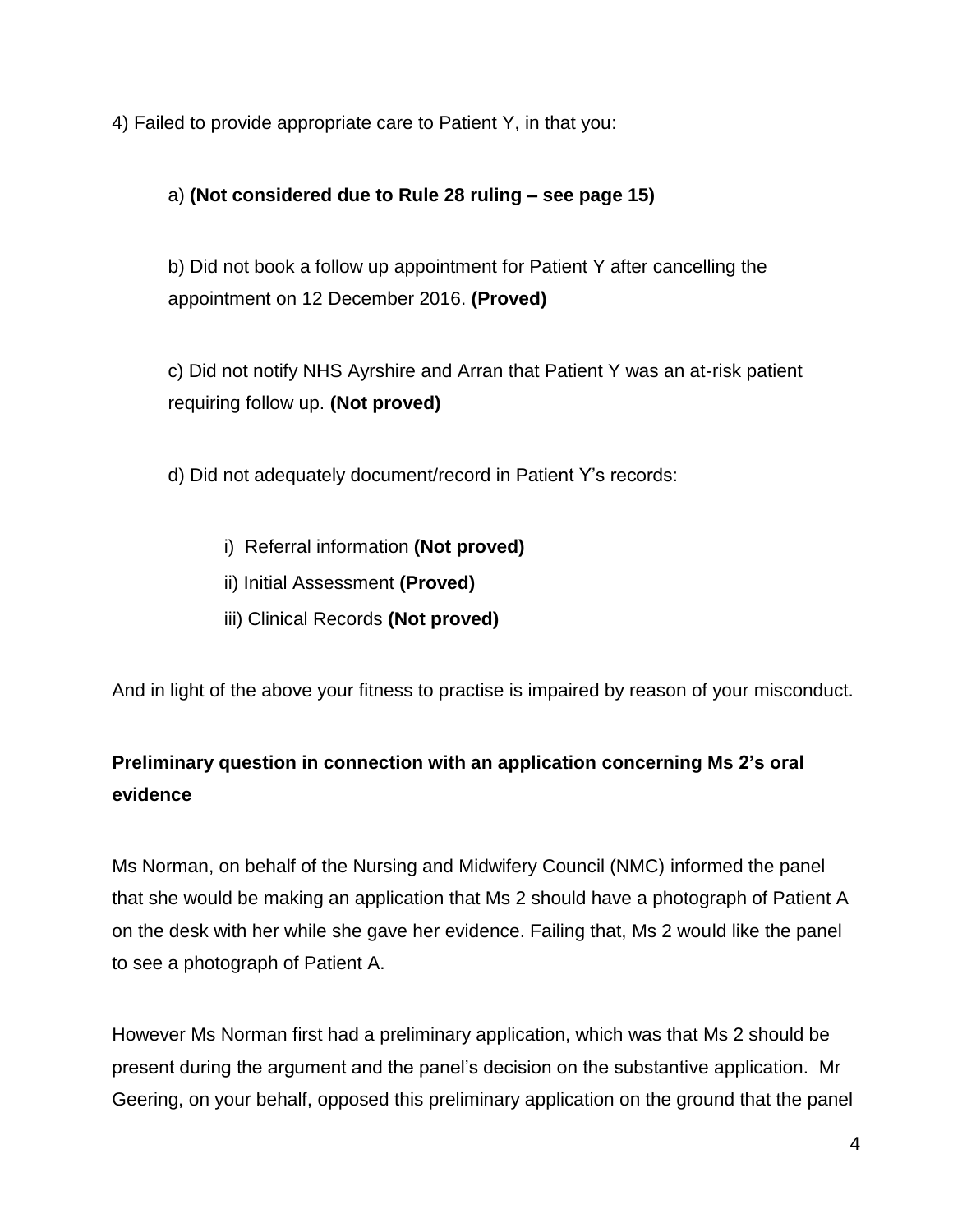should follow the usual practice, which was that argument relating to a witness' evidence is heard in the absence of the witness.

Ms Norman and Mr Geering agreed that the NMC's request was unusual and the legal assessor advised that, generally speaking, it would not be appropriate for a witness to be present in these circumstances.

In reaching its decision the panel bore in mind that Rule 22(6) of the Nursing and Midwifery Council (Fitness to Practise) Rules 2004 (the Rules) provides that no witness as to fact may observe the proceedings until she has given evidence. It is uncontroversial that Ms 2 is a witness of fact.

Having considered the preliminary question carefully, the panel was not persuaded that it should make an exception to the principle of Rule 22(6). Indeed, the panel was of the view that if Ms 2 were to hear the arguments of the Ms Norman and Mr Geering on the substantive application, that may influence the evidence she then gives in respect of the actual fitness to practise hearing.

Accordingly, the panel determined that it was not appropriate for Ms 2 to be present to hear the substantive application concerning her evidence.

### **Application concerning Ms 2's oral evidence**

Ms Norman told the panel that although the photograph was not evidence, it would serve as a memorial to Patient A and it would comfort Ms 2 whilst she gave her oral evidence for the photograph to be on the desk with her.

Ms Norman secondly requested that, should the panel be minded not to allow the photograph to be placed on the desk, then Ms 2 would like the panel to see the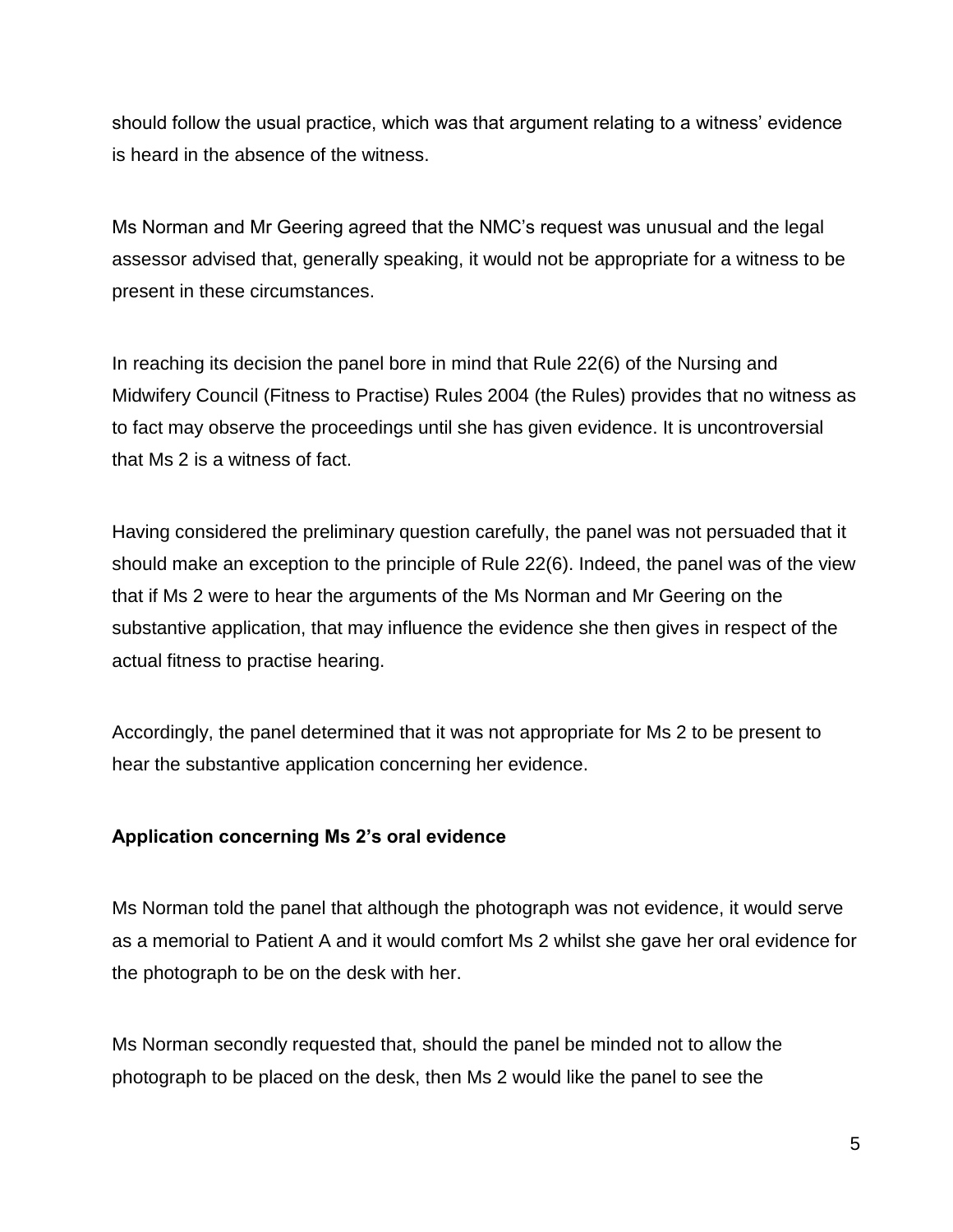photograph. She then had a third application which was that, if the panel did not adopt either of these two courses, its decision should be communicated to the witness Ms 2.

Ms Norman did not suggest that the photograph was evidence; she submitted that the application was in the nature of witness support, although she fell short of contending that it was an application for special measures. She acknowledged that the requests were unusual but submitted that in the context of the case they were reasonable. She explained that underlying the application was a feeling on Ms 2's part that references to her mother as Patient A, rather than by her name, were '*dehumanising'* and that she wanted the panel to know that her mother '*had a face'.*

Mr Geering submitted that the photograph was not evidence and should not be placed on the table. He submitted that the process must be dispassionate and objective. He opposed the picture being shown at all, submitting that the hearing was not an inquest or a memorial and that to allow emotion into the process would undermine its integrity.

The panel accepted the advice of the legal assessor who stated that, ultimately, it was a matter for the panel.

In reaching its decision on the applications the panel kept in mind that its function is to determine the professional disciplinary charges which the NMC has brought against you. The hearing is not an inquest and the charges contain no allegation that you caused or contributed to Patient A's death. The primary purpose of NMC proceedings is the protection of the public, including patients, and the panel is well aware that patients are human beings. The redaction of Patient A's name in the documents is in accordance with the standard practice at NMC hearings and is in the interests of confidentiality.

The panel accepted the submissions of both parties that the photograph was not itself evidence. For the panel to see the photograph would not be relevant to any of the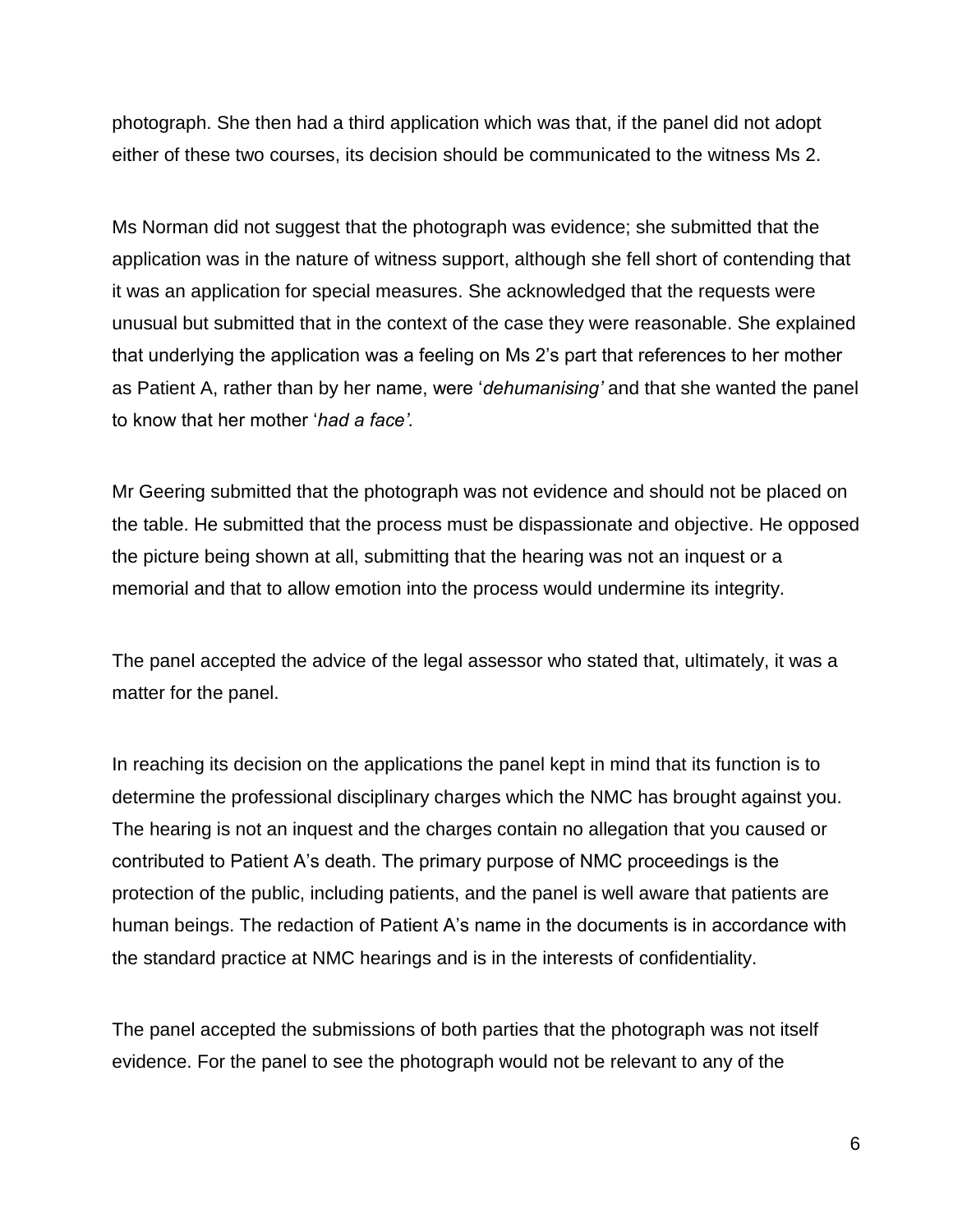decisions which it is necessary for the panel to make and the photograph is not admissible evidence under Rule 31.

It is established practice, at these hearings and in courts of law, that a witness may refer to a document such as a contemporaneous note of events in order to refresh his or her memory. The photograph is not an aide-memoire of that sort. Although at one stage Ms Norman said that it is implicit in the request that having the photograph may improve the quality of Ms 2's evidence, it has not been suggested that having the photograph with her would assist Ms 2's recollection of events.

While it is of course understood that Ms 2 will have been affected by the events concerning her mother, the application is not put on the basis that she is a vulnerable witness requiring special measures under Rule 23, and it is not clear that Ms 2 would come under any of the categories in that rule. The power to take special measures is in any event discretionary.

The panel appreciated that the photograph would serve as a memorial to Patient A and may provide comfort to Ms 2 whilst she gives her oral evidence. However, although the application is being made at Ms 2's request, the panel also bore in mind that to be looking at the photograph while she is giving evidence could be a cause of distress rather than of comfort.

The panel was also mindful of the potential effects, both real and perceived, of allowing the photograph to be placed on the table or shown to the panel. An informed member of the public might be of the view that there was a risk that the panel had allowed the evidence, and the panel's own judgment, to be affected by emotive, rather than objective, considerations.

After careful deliberation, the panel determined not to allow the request for the photograph to be placed on the table or shown to the panel. In coming to this decision the panel had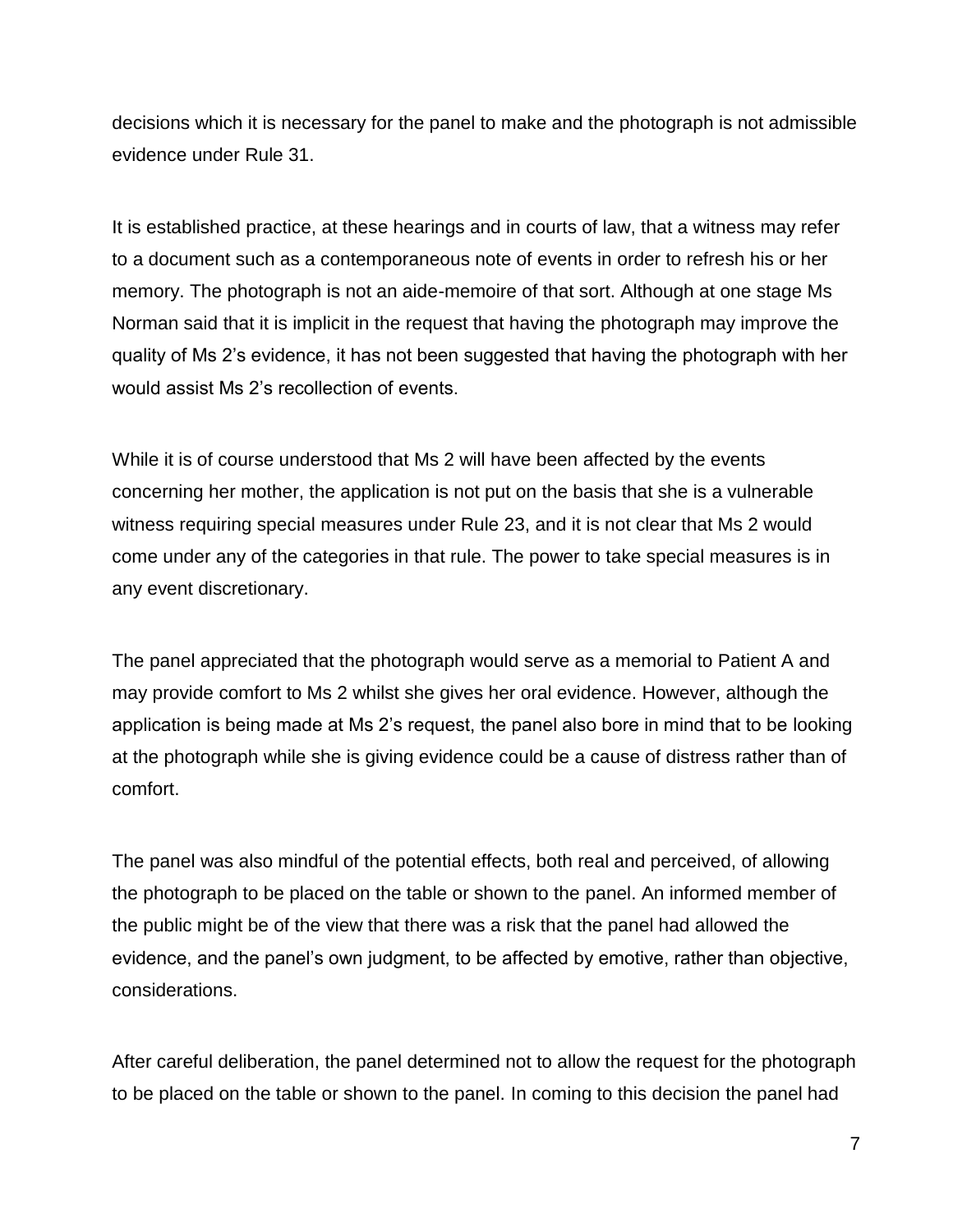regard to the need to maintain public confidence in the profession and in the fairness and objectivity of the regulatory process. Ultimately, the panel had serious concerns around any real or perceived influence that the photograph may have on its decision making, as well as possible effects on people in the hearing room. To ensure that the objectivity of its decision making could not be called into question, and to protect the integrity of the hearing process, the panel decided not to allow Ms Norman's request.

The panel did however accede to Ms Norman's third application. The panel determined that, before she began her evidence, the chairman would inform Ms 2 of the panel's decision and give her a brief explanation of its reasons.

# **Decision and reasons on application to admit NHS Scotland guidance around adverse incidents into evidence**

Prior to the close of the NMC's case, the panel heard an application made by Ms Norman under Rule 31 to allow into evidence a document detailing NHS Scotland's guidance around adverse incidents. She submitted that the document would assist the panel with the investigation and interview processes for adverse incidents.

Mr Geering opposed the application and submitted that the documents were undated and not relevant. He further submitted that none of the NMC's witnesses had stated that they used the guidance and at this late stage it would be unfair to admit it.

The panel heard and accepted the legal assessor's advice on the issues it should take into consideration in respect of this application. These included that Rule 31 provides that, so far as it is '*fair and relevant'*, a panel may accept evidence in a range of forms and circumstances, whether or not it is admissible in civil proceedings.

The panel noted that the guidance referred to by Ms Norman was undated and the witnesses had given no evidence which shed any light on its date. The panel had no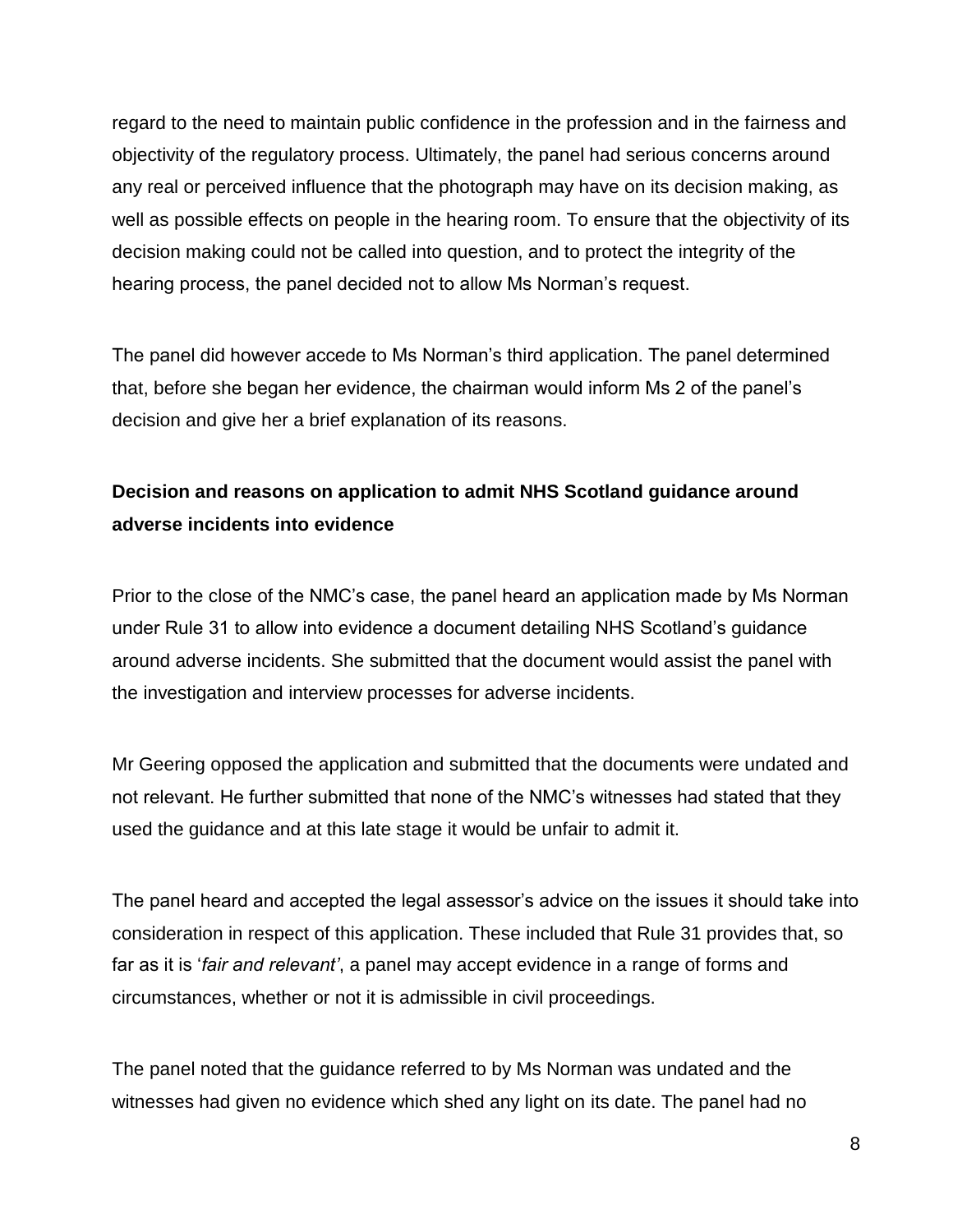information as to whether the guidance was in force at the time of the incidents nor any evidence that it had been used by any of the NMC's witnesses to guide their local investigations.

Given that there was no evidence of the date of the guidance or whether it was in force at the time of the investigation, the panel was not satisfied that the evidence was relevant nor that its admission into evidence would be fair. In these circumstances the panel refused the application.

Subsequently to the panel's decision, Ms Norman and Mr Geering informed the panel that the date of the document had been clarified and that it was accepted that it pre-dated the events of 2017. Mr Geering accordingly withdrew his objection to the admission of the document.

The panel therefore received the NHS Scotland guidance in evidence. The panel has of course formed no view as to what weight it will attach to the document.

### **Decision and reasons on application to amend the charge**

The panel heard an application made by Ms Norman to amend the wording of charge 1d. This application was connected with an application by Mr Geering that there was no case to answer on that charge, but the panel will deal first with the question of amendment. The proposed amendment was to insert the words 'or conduct' into the charge, as set out below:

*1) Failed to provide appropriate care to Patient A, in that you:*

*d) Between 2 December 2014 and 3 February 2016 you did not document/record or conduct any home visits for Patient A.*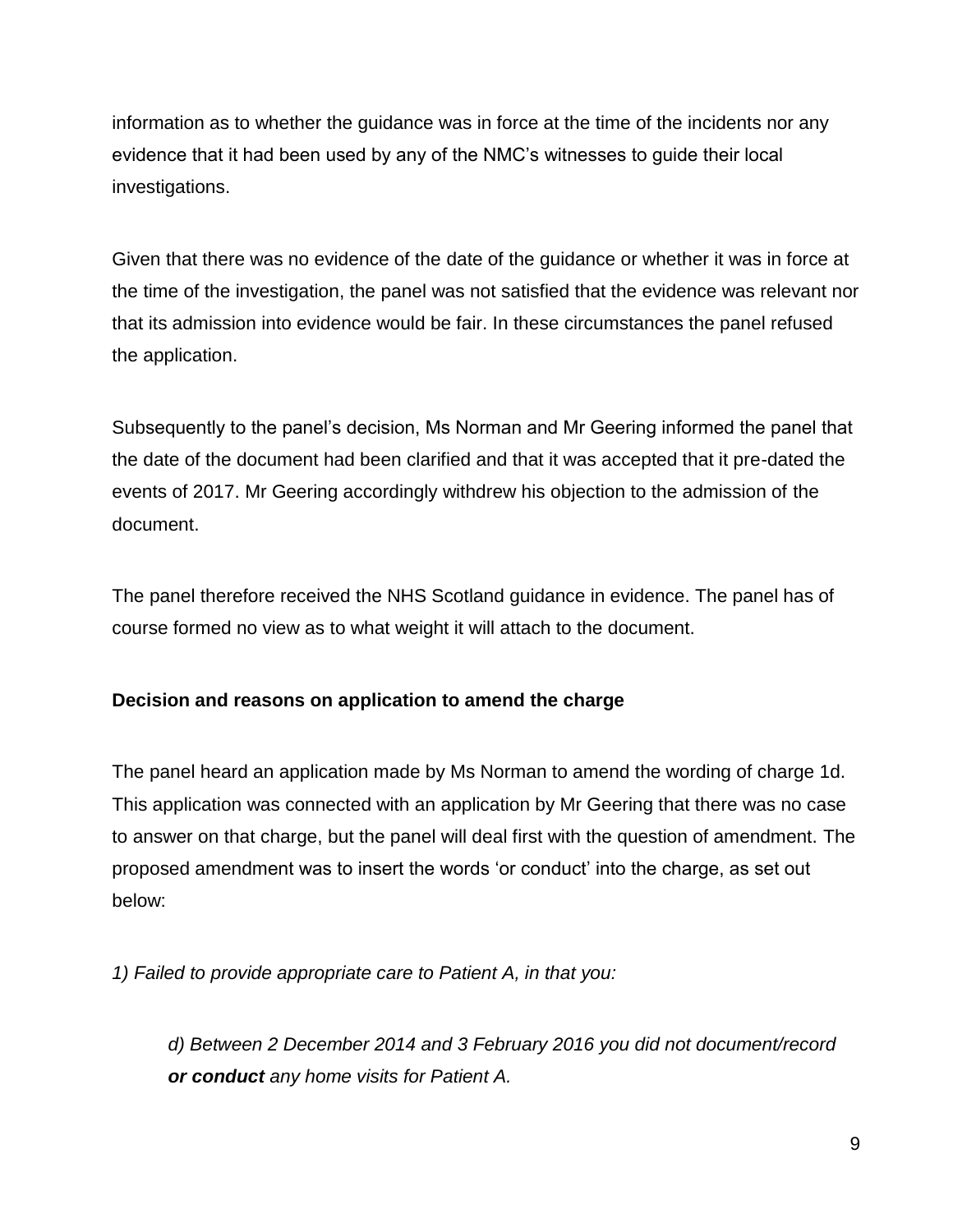It was submitted by Ms Norman that the proposed amendment would provide clarity and better reflect the evidence adduced in this case. She submitted that failure to carry out visits between December 2014 and February 2016 was implicit in the charge and that you had yourself dealt with that issue because you said there was an agreement that visits were not necessary.

The panel heard submissions from Mr Geering who opposed the amendment. He pointed to the lateness of the application and the fact that the NMC had not, for example, sought to obtain diaries for the relevant period.

The panel accepted the advice of the legal assessor and had regard to Rule 28.

Charge 1a alleges that you did not conduct home visits between February and November 2016 and charge 1b alleges that you did not record them. Charge 1d by contrast alleges, in relation to a different time period, only that you did not document/record home visits. There is no allegation in charge 1d that you did not carry out visits.

Under Rule 28 the panel has a discretion to amend the facts set out in the charge, unless, having regard to the merits of the case and the fairness of the proceedings, the required amendment cannot be made without injustice.

The panel noted that the original charges, set out above, had been before you for a number of years, and that you had prepared and responded to those original charges. The panel did not accept that it was implicit in the present wording that home visits were not carried out, and that the proposed amendment only clarified this. The panel considered that the amendment applied for by Ms Norman would effectively introduce a fresh allegation which altered charge 1d significantly.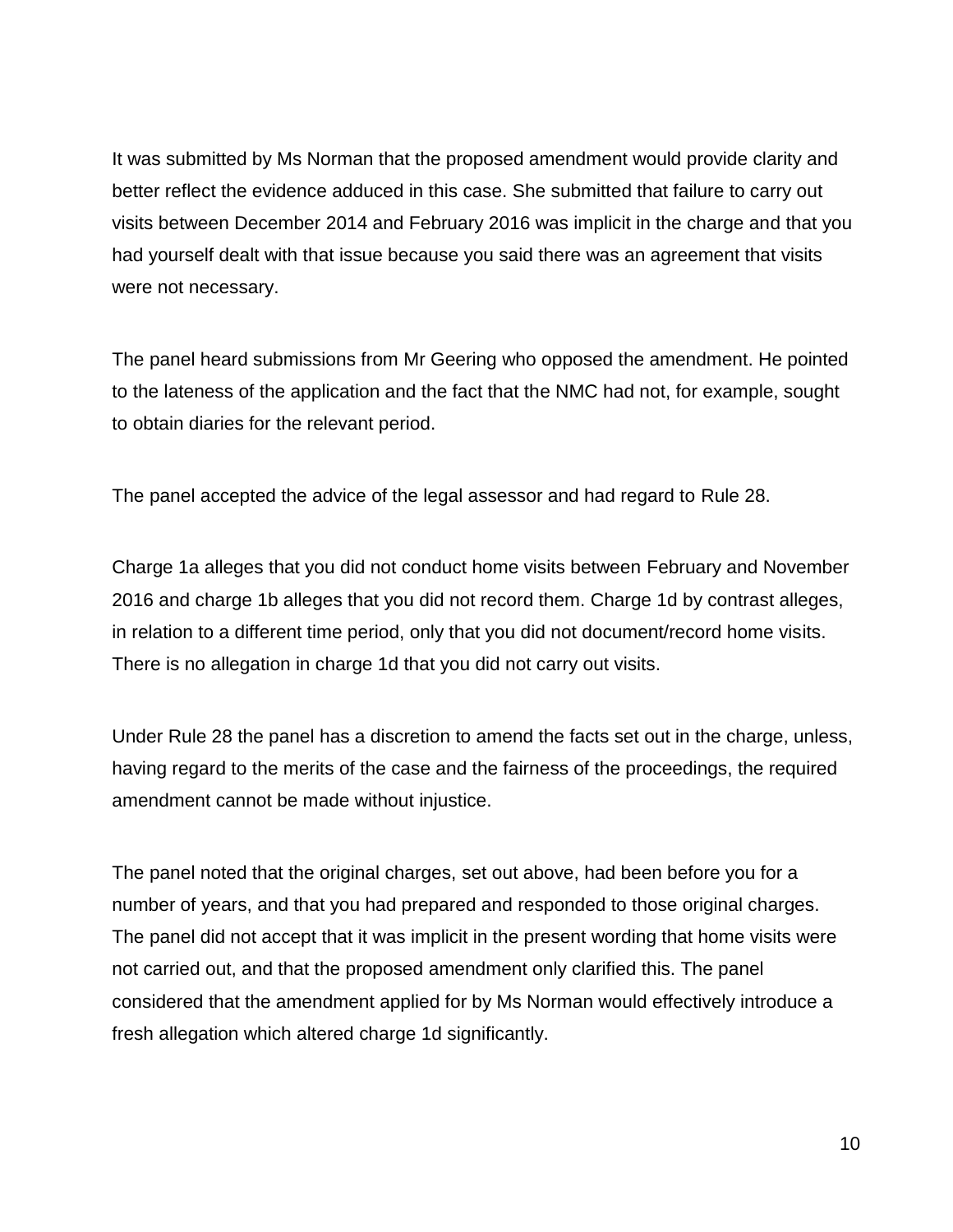While the panel has power to amend the facts in the charge at any time before it makes its findings of fact, the late stage at which this application is made, at the end of the NMC's evidence, is a factor to be taken into account in considering fairness.

The panel is not persuaded that it would be fair to you to have to give instructions to your representative and prepare your response to an amendment on what is in substance a new charge. In the panel's judgment such an amendment to the charge at this late stage in proceedings, and subsequent to the NMC closing its case, cannot be made without injustice. That is sufficient to dispose of the application, as the requirements of Rule 28 are not met. Further, even if it had simply been a matter of discretion, balancing the public interest with your interest in a fair hearing, the panel would not have allowed the amendment to charge 1d.

#### **Decision and reasons on application of no case to answer**

The panel then considered an application from Mr Geering, made under Rule 24(7), submitting that you had no case to answer in respect of charge 1d.

Mr Geering submitted that the allegation in charge 1d is based upon the word '*failed*' and implies a duty to document visits to Patient A, and that that duty had been breached because visits to Patient A were not documented. He submitted that there was no evidence before the panel that any visits were carried out, and that it was not possible to document visits that never occurred.

Mr Geering referred the panel to the case of *R v Galbraith* [1981] 1 WLR 1039 and submitted that there was no evidence before the panel to support charge 1d and therefore you had no case to answer in response to it.

Ms Norman opposed the application. However, in substance she relied on the same submission that any failure to carry out visits to Patient A was implicit within the charge.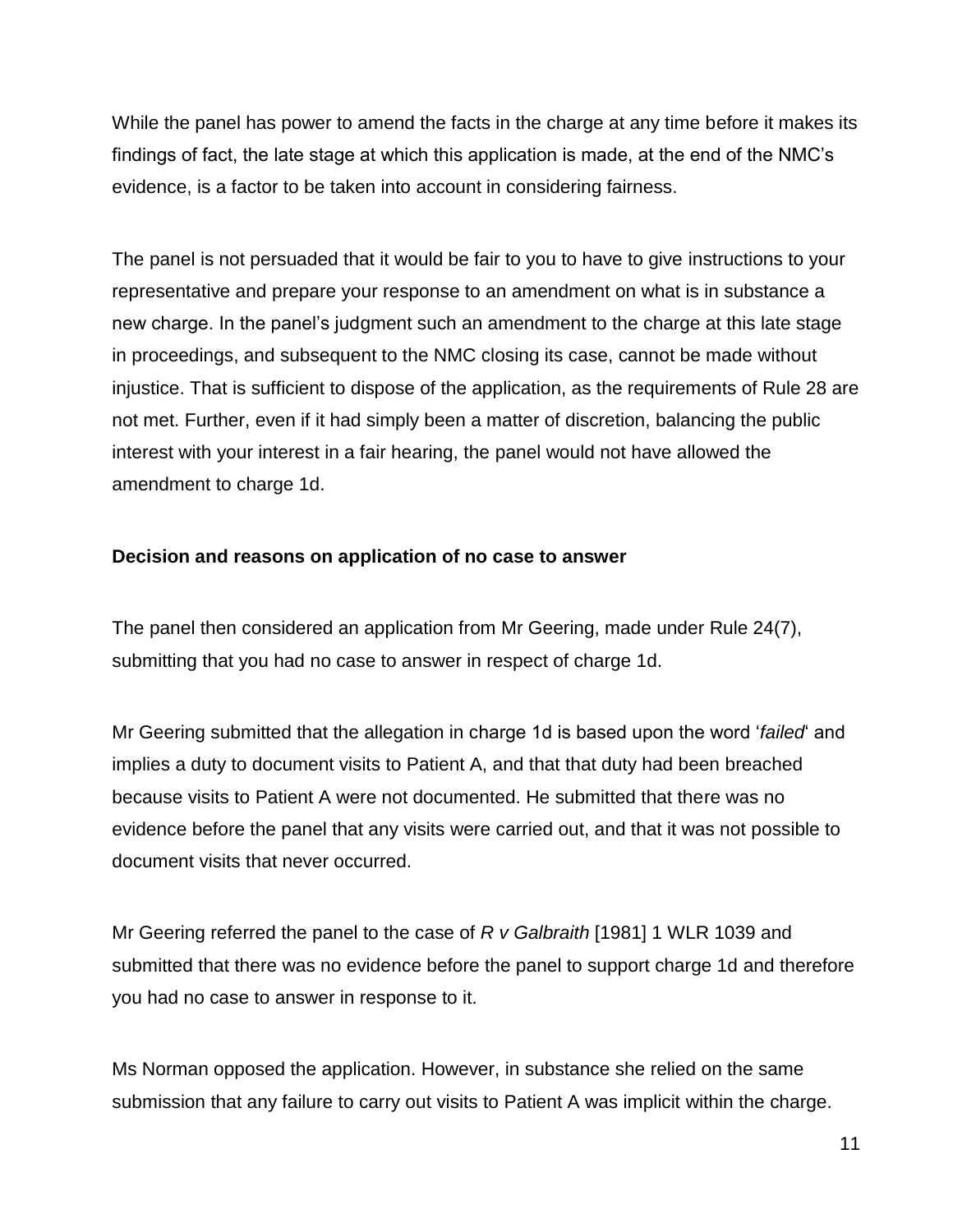This would have the result that, regardless of whether no visits occurred or whether they occurred but were not recorded, there would be evidence amounting to a case to answer.

The panel took account of the submissions made and accepted the advice of the legal assessor. In reaching its decision, the panel made an initial assessment of all the evidence that had been presented to it at this stage. The panel was solely considering whether sufficient evidence had been presented, such that it could find the facts proved and whether you had a case to answer.

As it has set out in its reasons in relation to the proposed amendment, the panel has determined that a failure to carry out home visits is not implicit in charge 1d, which alleges only that they were not recorded. The panel did not have sight of any evidence, nor did it hear any evidence, that you had conducted home visits to Patient A during the period in charge 1d. It therefore follows that there would not be any documentation of those visits and not making a false record cannot amount to a failure to provide appropriate care.

The panel is accordingly not satisfied that there is any evidence on an essential element of charge 1d. In the event that it might be argued that there could be some inference, for example because of the passage of time, that one or more visits must have occurred, in the panel's judgment that inference would be so tenuous that a panel, mindful of the law and the burden and standard of proof, could not properly find the charge proved.

Accordingly, Mr Geering's submission of no case to answer is upheld.

**The hearing went part heard on 1 October 2021 due to lack of time. Proceedings came to a close subsequent to the NMC closing its case and prior to the panel**

**The hearing resumed on 7 April 2022.**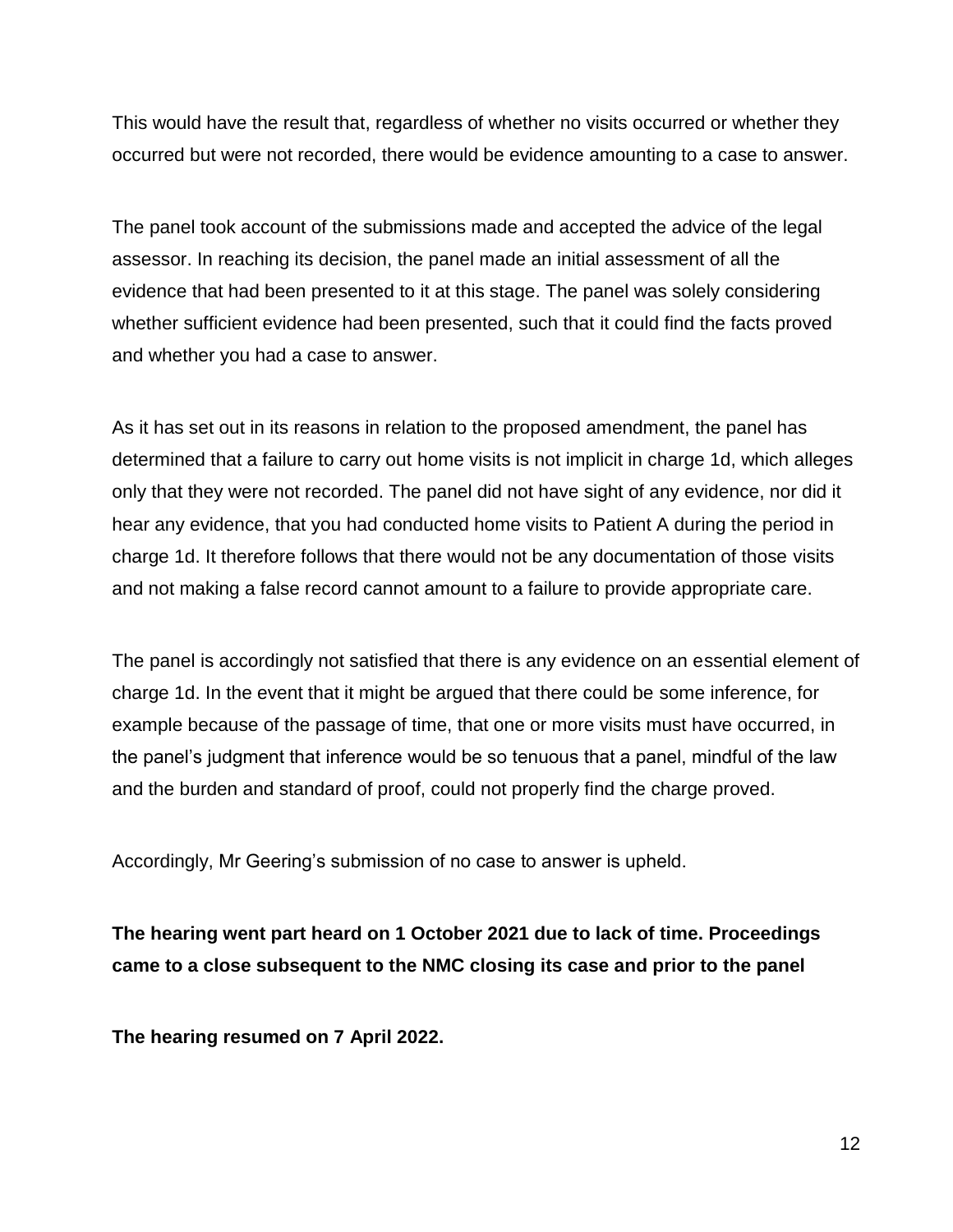## **Background**

The charges arose whilst you were employed as a registered nurse for NHS Ayrshire and Arran Trust (the Trust) with whom you commenced employment in 2009 as a Mental Health Nurse. In 2013 you became involved in the provision of care for Patient A. You visited Patient A on 4 February 2016. In November 2016 Patient A took her own life. You were suspended by the Trust on 6 February 2017 and **[private].** The family of Patient A made a referral to the NMC in relation to your nursing practice on 5 December 2017. You are currently employed by Bryn Seiont Newydd Nursing Home.

The referral received by the NMC raised issues around:

- Care planning.
- Risk assessment.
- Level of visits / contact.
- Lack of adequate response to concerns raised in summer 2016 about the patient's compliance with her medication.

Issues were raised around the dates you visited Patient A as well as the evidence you provided during the Adverse Event Review about those dates. The last documented contact between you and Patient A was that on 4 February 2016.

During the Adverse Event Review meeting in January 2017, it is alleged that you told the meeting that you visited Patient A in June 2016 and September 2016. It is alleged that this was not accurate. You told this hearing that you did not visit Patient A in June 2016, and did not say you had; the witnesses had misunderstood. You maintain that you did visit Patient A in September 2016.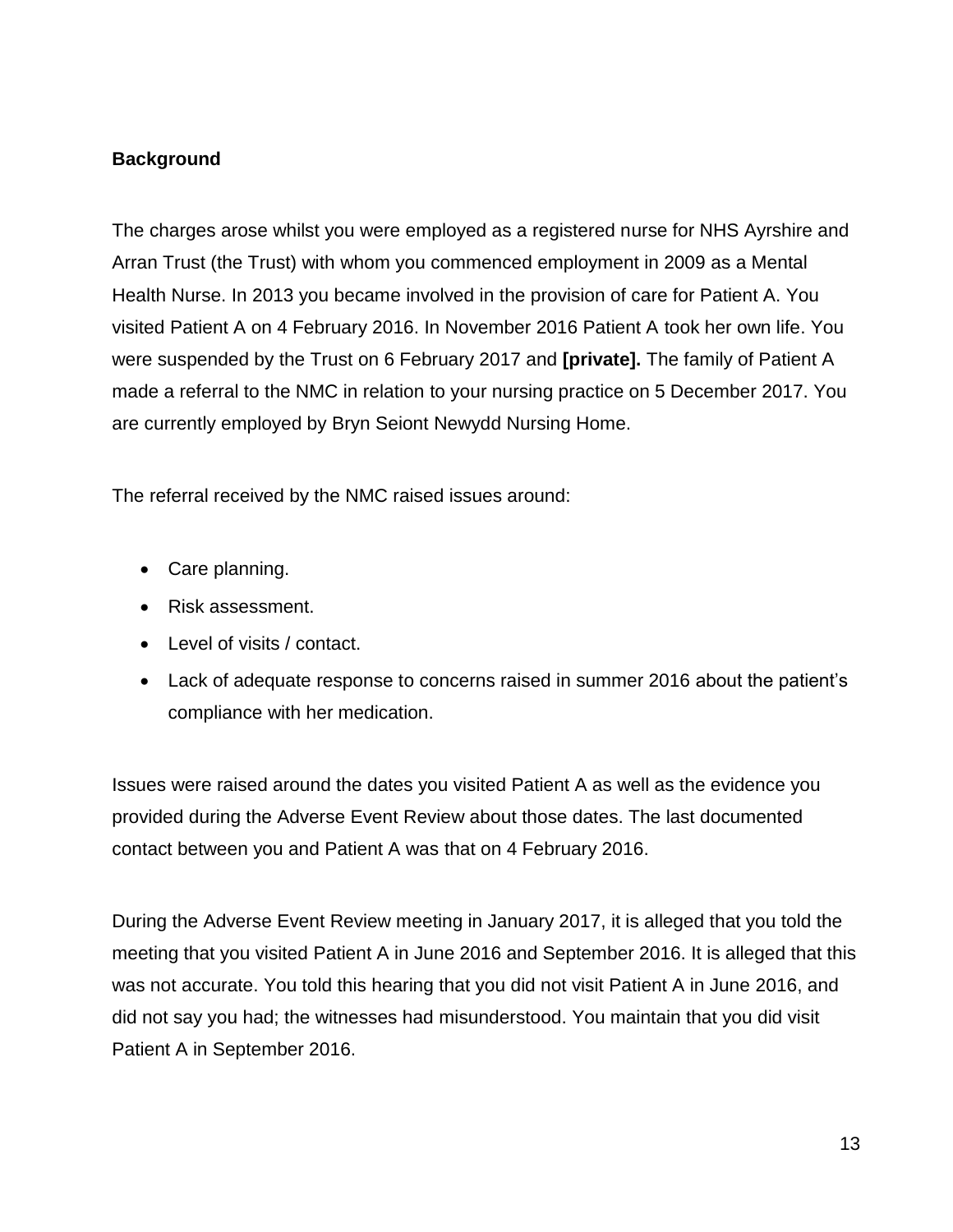An audit of your patient records was also carried out and it was established that a patient had been referred for a Community Psychiatric Nurse (CPN) assessment with you. Patient Y's appointment was cancelled and no follow up arrangements were made nor was anything recorded anywhere in any of the patient notes.

## **Witnesses**

The panel heard oral evidence from the following witnesses called on behalf of the NMC:

- Daughter A
- Daughter B
- Daughter C
- Ms 1, Senior Manager at North Ayrshire Health and Social Care Partnership
- Mr 2, General Manager at North Ayrshire Health and Social Care Partnership
- Ms 3, Clinical Nurse Manager at North Ayrshire Health and Social Care Partnership
- Dr 4, Consultant Psychiatrist at NHS North Ayrshire
- Mr 5, Nurse Consultant for Digital Services and Mental Health Services at North Ayrshire Health and Social Care Partnership

It heard oral evidence from the following witnesses called on your behalf:

- Ms 6, formerly Home Manager of Montrose House
- Ms 7, Head of Nursing Deputy Manager at Bryn Seiont Newydd Nursing Home
- Ms 8, Home Manager

The panel also heard evidence from you under affirmation.

#### **Decision and reasons on amendment of charge**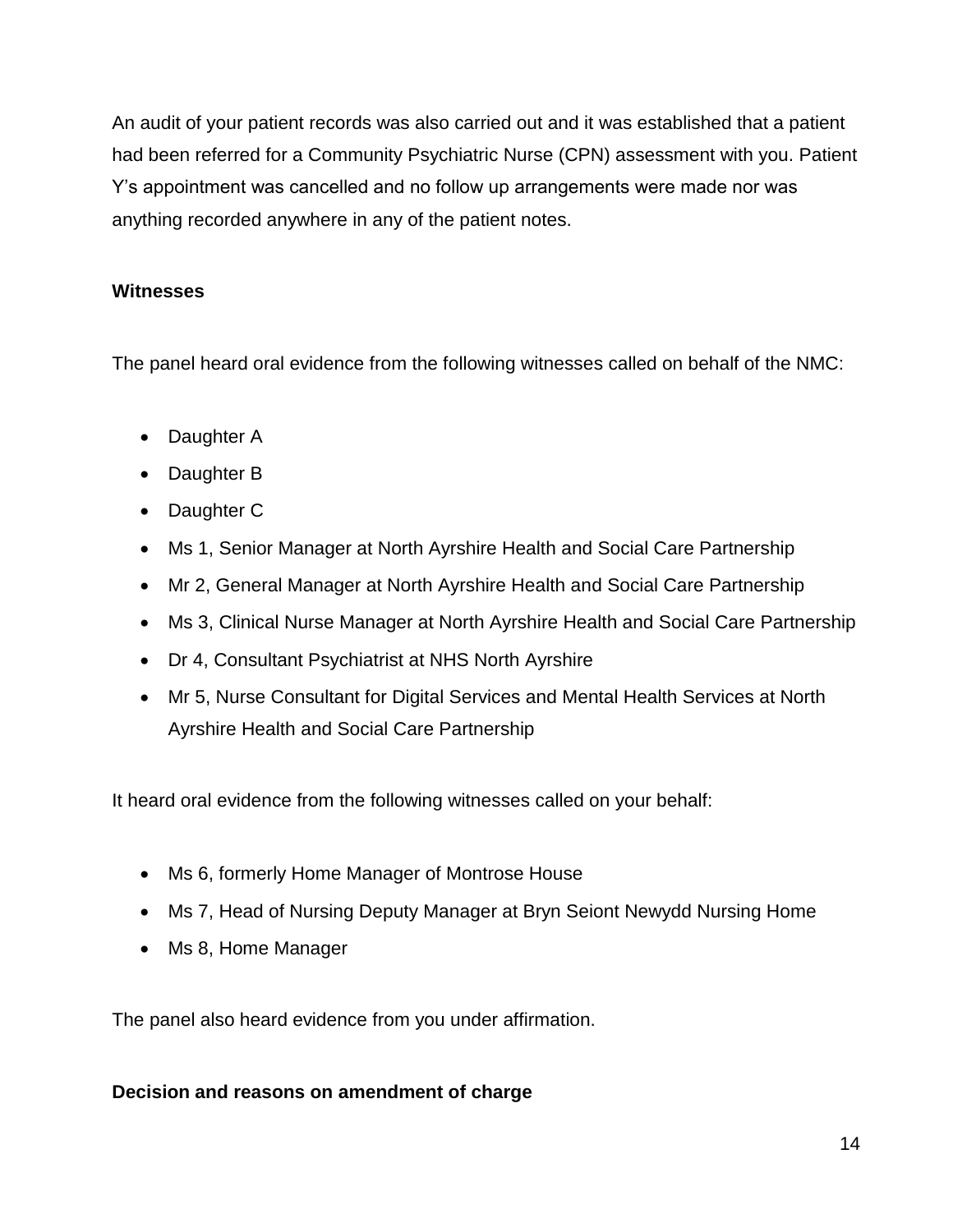Prior to the panel retiring to make its decision on facts, the legal assessor invited the observations of the parties concerning the wording of charge 4, as this was merely factual and did not speak to the quality of care provided to Patient Y.

The panel heard submissions from Ms Norman and Mr Geering. Ms Norman agreed that the panel ought to determine whether or not Patient Y should have been considered to be 'at risk', and proposed amending charge 4c by adding, '*did not identify that Patient Y should be considered at risk'.* 

Mr Geering supported amending the stem of charge 4 so that it mirrored the working of charge 1.

The panel accepted the advice of the legal assessor and had regard to Rule 28. The panel was of the view that an amendment to charge 4 was in the interest of justice. The panel, having heard from Ms Norman and Mr Geering, was satisfied that there would be no prejudice to you and no injustice would be caused to either party by amending charge 4 in the following terms:

*4) Failed to provide appropriate care to Patient Y, in that you:*

*a) …*

*b) Did not book a follow up appointment for Patient Y after cancelling the appointment on 12 December 2016.*

*c) Did not notify NHS Ayrshire and Arran that Patient Y was an at-risk patient requiring follow up.*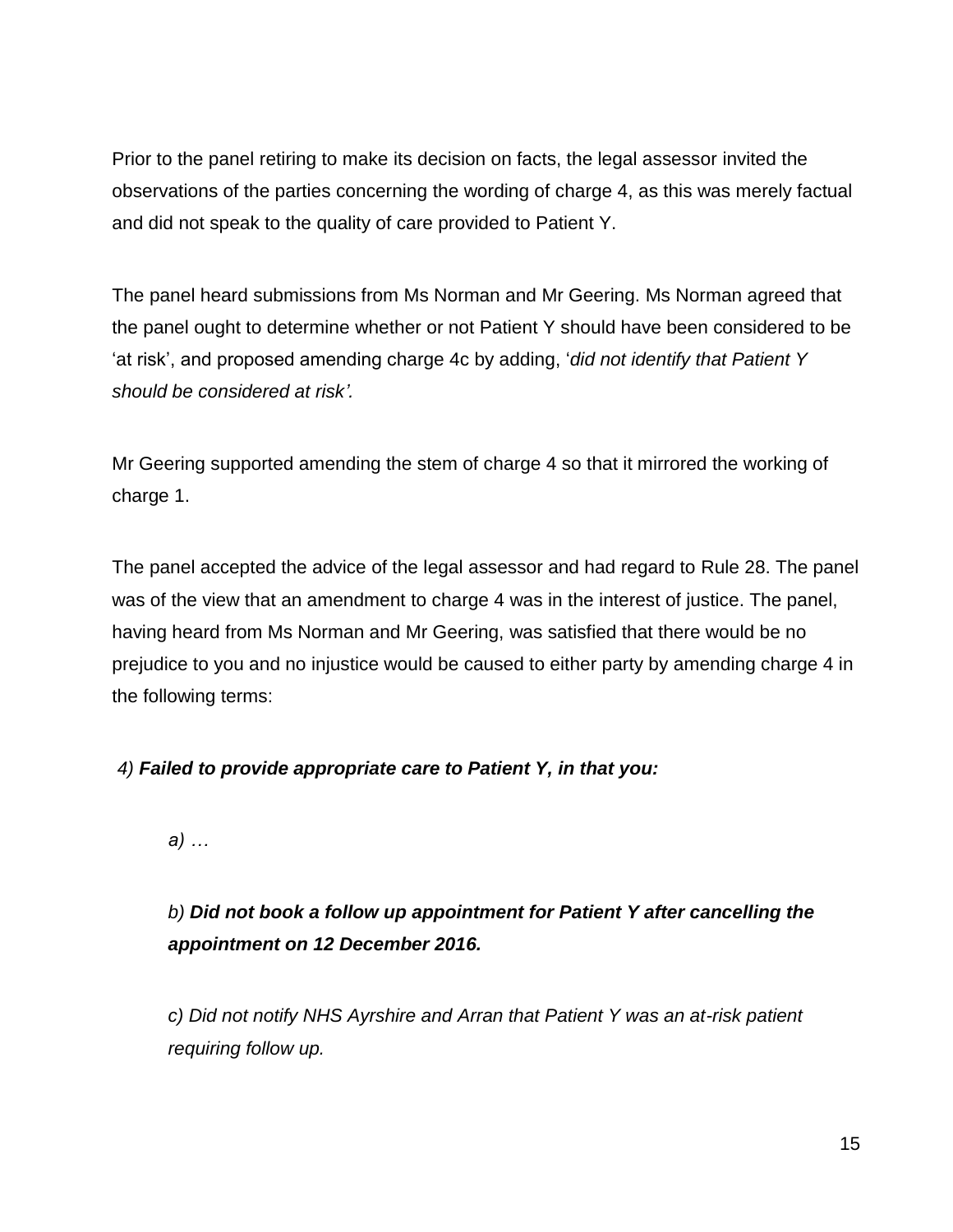*d) Did not adequately document/record in Patient Y's records;*

- *i) Referral information*
- *ii) Initial Assessment*
- *iii) Clinical Records*

## **Decision and reasons on facts**

During the course of proceedings, Mr Geering advised the panel that you admitted to charges 1b, 4b & 4dii. The panel therefore finds charges 1b, 4b & 4dii proved by way of your admissions.

In reaching its decisions on the disputed facts, the panel took into account all the oral and documentary evidence in this case, including the testimonial evidence called on your behalf, together with the submissions made by Ms Norman and Mr Geering.

The panel was aware that the burden of proof rests on the NMC, and that the standard of proof is the civil standard, namely the balance of probabilities. This means that a fact will be proved if a panel is satisfied that it is more likely than not that the incident occurred as alleged.

The panel then considered each of the disputed charges and made the following findings.

### **Charge 1**

1) Failed to provide appropriate care to Patient A, in that you:

### **Charge 1a**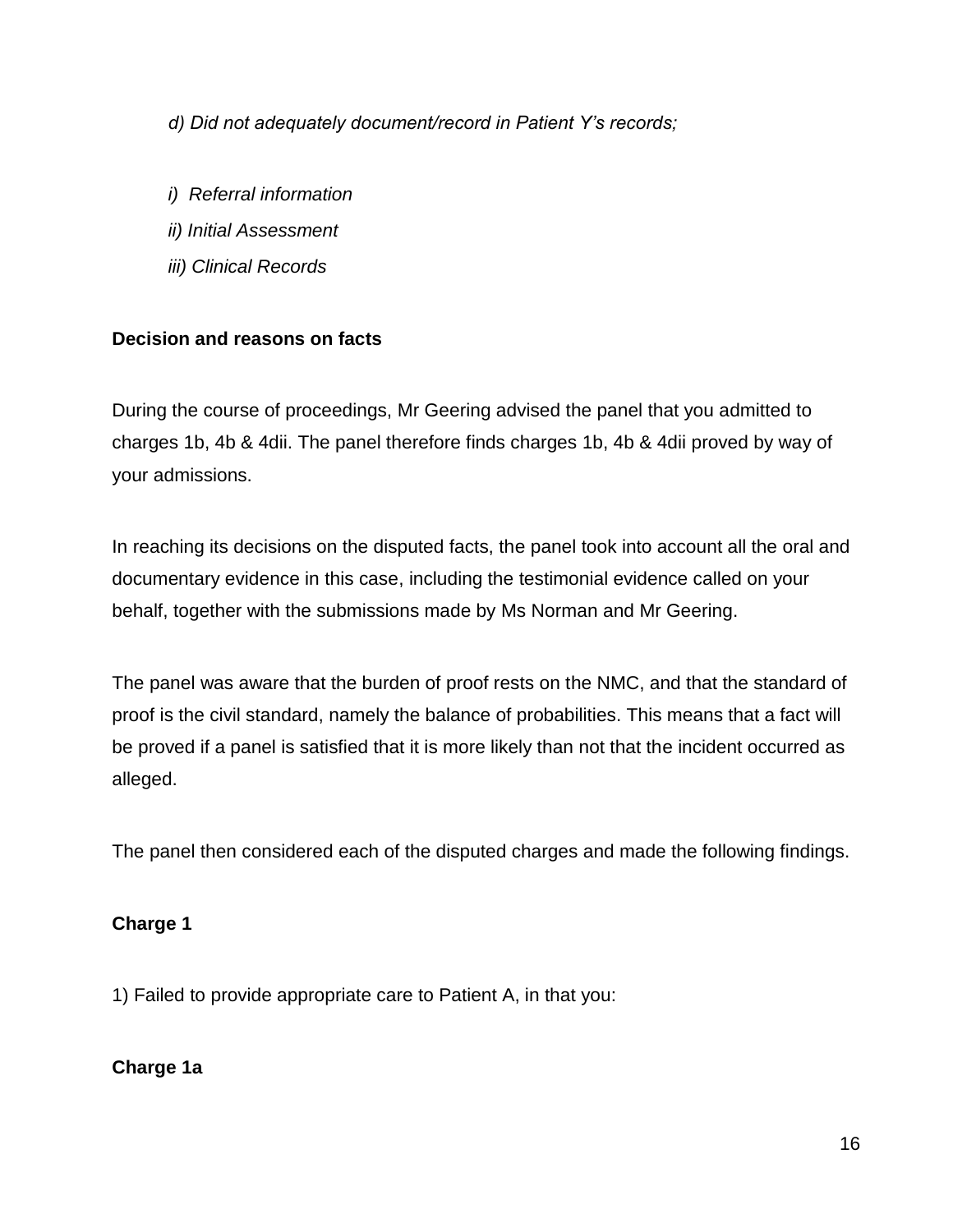a) Did not conduct any home visits for Patient A between 5 February 2016 and 10 November 2016;

## **This charge is found proved.**

In reaching this decision, the panel took account of all of the evidence before it. This included the job description for your role at the time of CPN Charge Nurse, as well as the oral evidence of Daughter A and Ms 1, and of yourself. It also had regard to Patient A's medical notes and an email from Patient A's General Practitioner (GP) to you dated 30 August 2016. It bore in mind that you have not been the subject of any previous regulatory findings and took account of the positive testimonial evidence attesting to your nursing standards and honesty.

You accepted in your oral evidence that Patient A was under your care. Patient A's care also fell within your job role under the job description for CPN Charge Nurse. The panel therefore determined that the provision of care to Patient A was your responsibility. The email from Patient A's GP to you on 30 August 2016 states:

*'Dear Carol,* 

*I spoke with Patient A and she told me she has stopped lithium. She said she discussed it with [Dr 9] in last clinic but nothing is mentioned in clinic letters. Is this correct? She has been feeling ok. If so I'll take off repeats etc.…'*

(Dr 9 is Patient A's consultant psychiatrist.)

Your response read: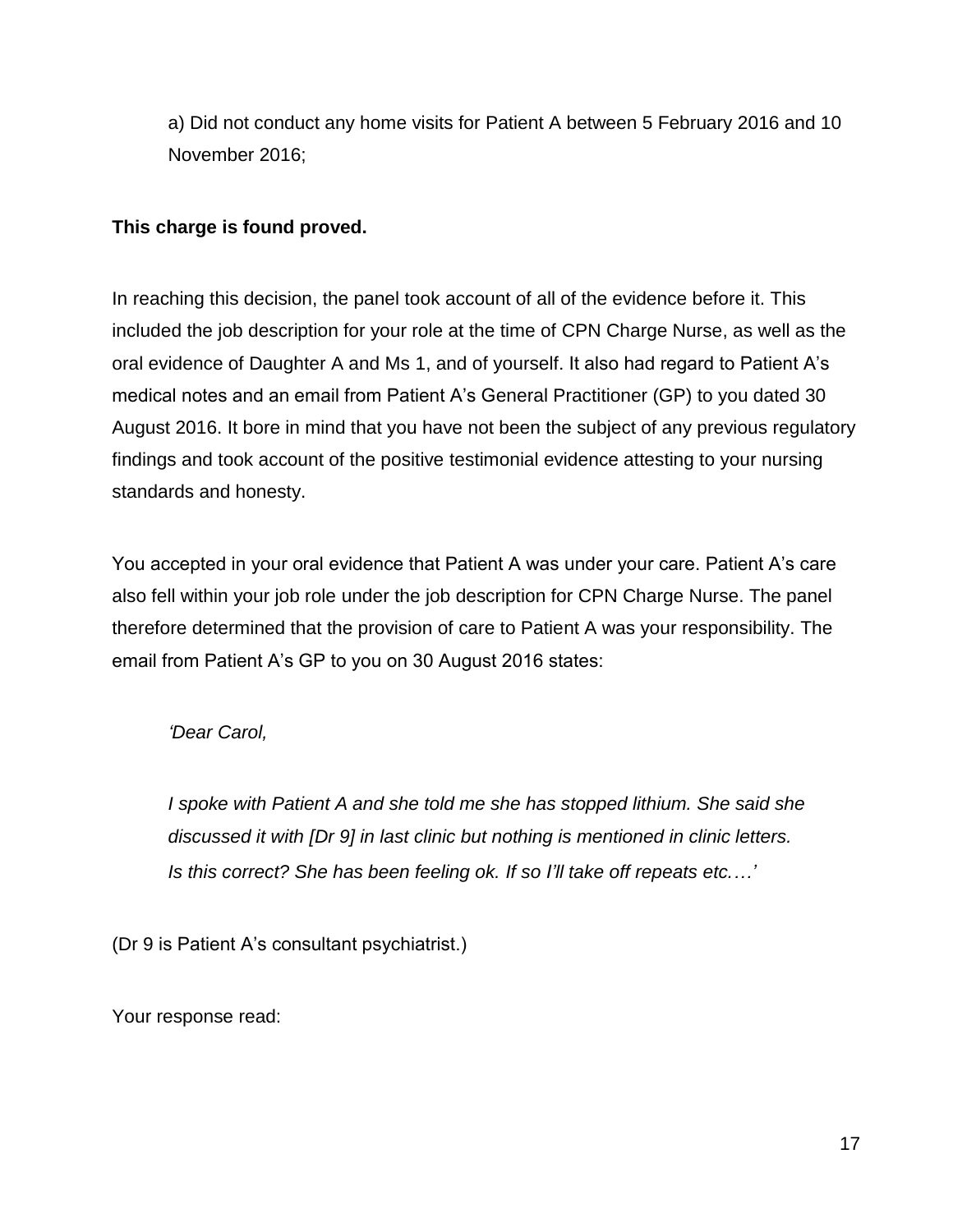*'I've checked her face notes, Patient A was recommended on lithium February this year. She was last seen by [Dr 9] in May but no mention of any medication changes then…'*

Patient A had previously come off lithium and been put back onto it so this was the second time she had stopped taking lithium; her consultant was apparently unaware of it.

You told the panel that following that email exchange you visited Patient A in September without making an appointment to do so, as you though she might avoid speaking to you if she knew you were coming. You said that Patient A was in her front garden, with her dog. You did not get out of your car and Patient A came over to you. There was a conversation lasting five or six minutes. Patient A did not want you to come into the house. You confirmed with her that she would attend her next appointment with the consultant and you formed a view as to her presentation.

Daughter A, in her oral evidence, told the panel that, in the course of a telephone conversation with her following Patient A's death, you told her that you last visited Patient A in February 2016. Your evidence was that this was not what you said. Daughter C was in the room with Daughter A at the time. The panel has however attached no weight to Daughter C's account of the conversation, as she only heard one side of the conversation and would not be able to shed light on whether Daughter A may have misunderstood what you were saying.

Ms 1 also told the panel, in her oral and written evidence, that you reported to her, in the week following Patient A's death, that your last visit to Patient A had been in February 2016.

Patient A's medical notes contained no record of any visits between 5 February 2016 and 10 November 2016, nor are there any notes within your diary.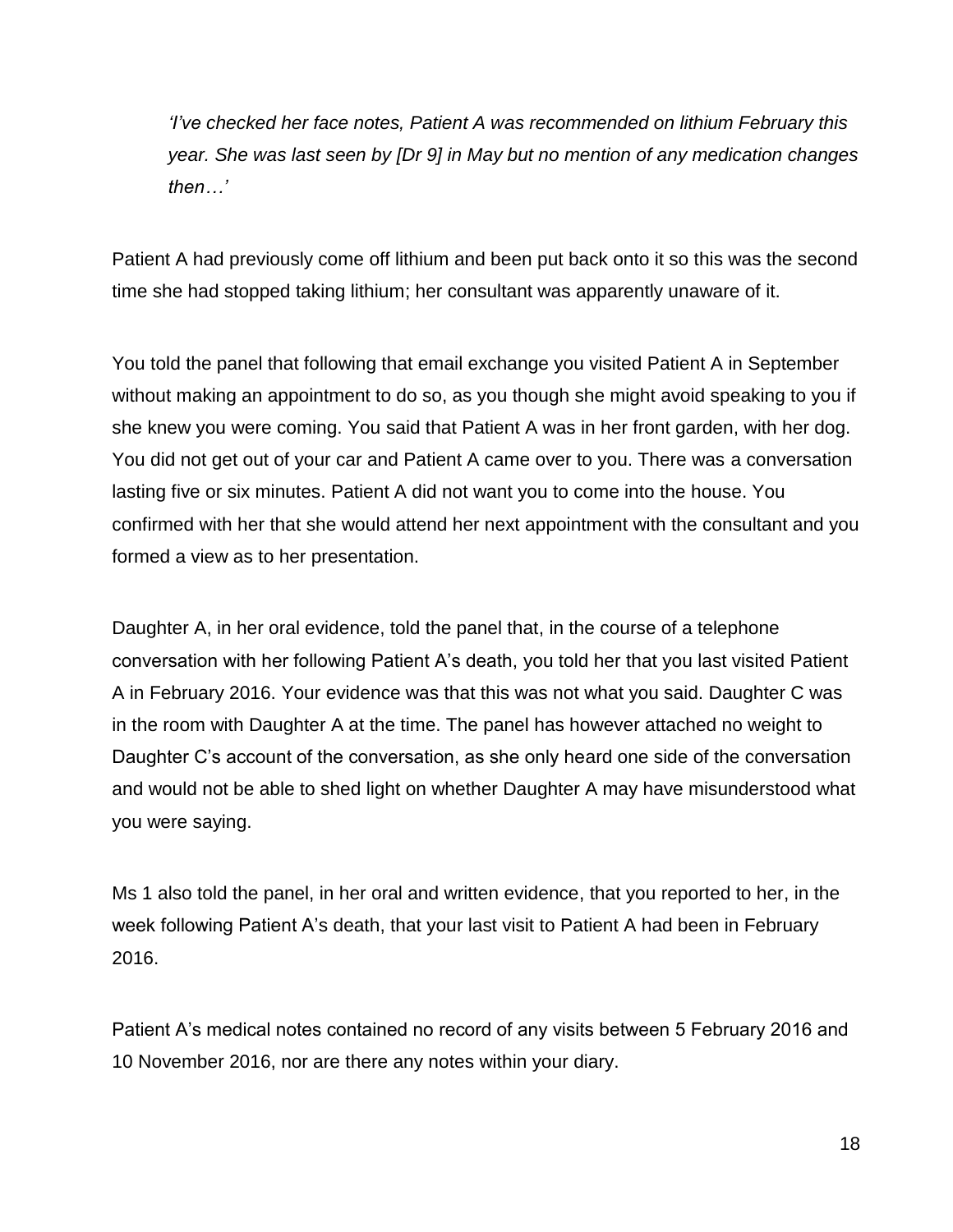The panel bore in mind that there were failures at the Trust regarding the changeover of computer systems and that you were unable to create certain kinds of entry on the Care Partner system. There were difficulties within the team on Arran and your return **[private]** had been poorly managed. It also bore in mind what you said in your oral evidence around not documenting visits you had made and that you accepted that at the time your practice was below standard. The panel however accepted your evidence that you were able to make free-text entries on Care Partner patient activity records. You gave an example of such a free-text entry earlier in 2016 where you made a brief note of a review and risk assessment and the panel had sight of entries made by you relating to the visit to Patient A in February 2016 and again the entry relating to the telephone conversation with Daughter A on 15 November 2016.

In the circumstances arising from the exchange of emails from the GP on 30 August, the panel considered that, if you had visited Patient A in September as you told the panel, that visit would have been crucial to the provision of her care. In the panel's view, had that visit taken place, you would have documented it somewhere. There was no reason why you could not have documented it in a free-text entry, similar to the one to which you referred in evidence.

On balance, the panel preferred the evidence of Daughter A and Ms 1 to your evidence. It accepted that you told Daughter A and Ms 1 that your last visit to Patient A was in February 2016 and it finds that that was correct.

The panel accordingly determined that you did not conduct any home visits for Patient A between 5 February 2016 and 10 November 2016.

### **Charge 1c**

c) Did not conduct a review/risk assessment after being informed on 30 August 2016 that Patient A had stopped taking lithium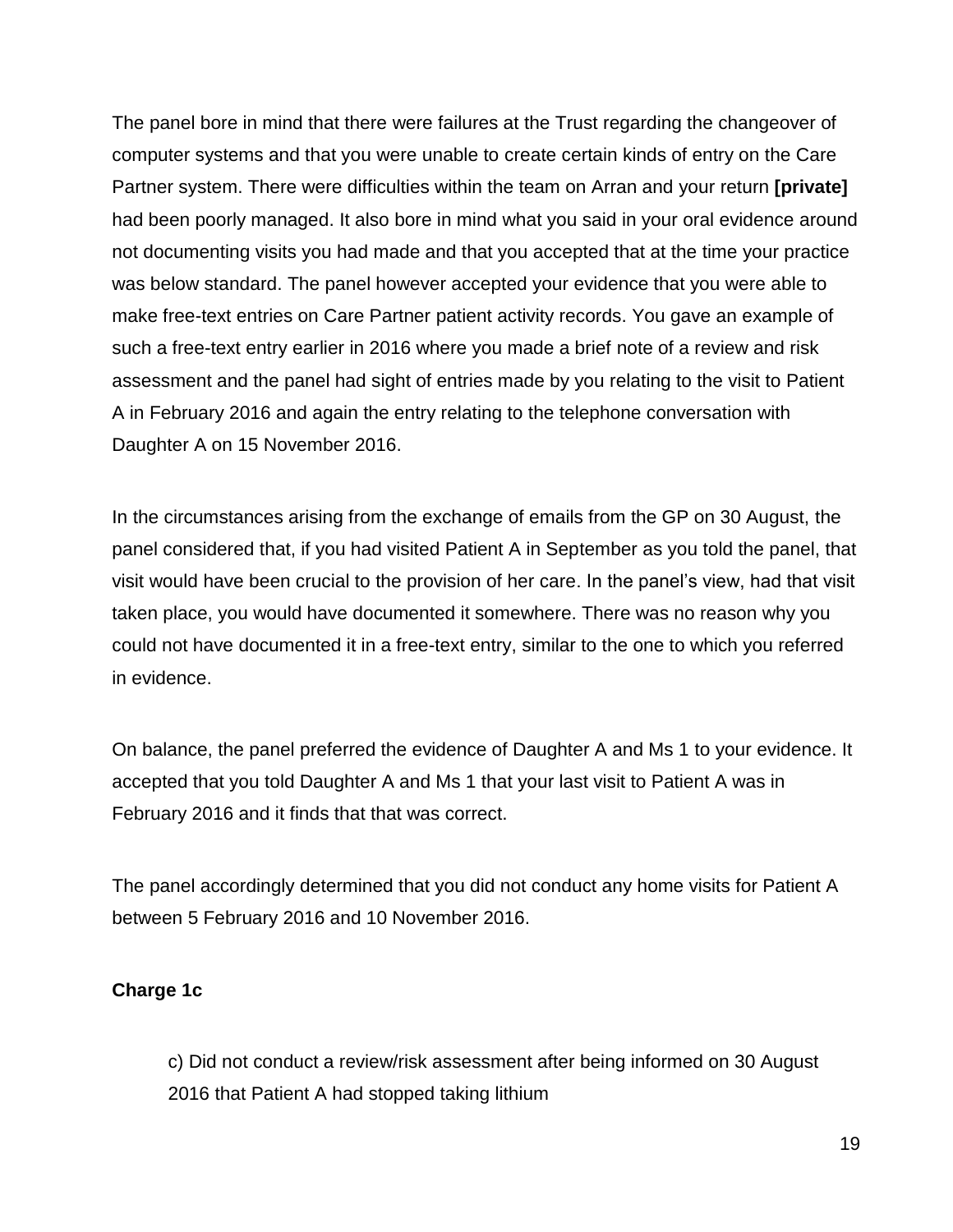### **This charge is found proved.**

The panel is satisfied that an appropriate standard of care would have involved a visit and a review and risk assessment following the email from the GP on 30 August 2016. You did not dispute this.

Given that the panel has found that you did not visit Patient A following the email on 30 August 2016, it is satisfied that you did not conduct a review or risk assessment.

The panel was of the view that, even if it had accepted your evidence that you did conduct a visit, the review/risk assessment which you describe, but did not document, would not in these circumstances have been of a kind that constituted appropriate care. The panel therefore found charge 1c proved.

## **Charge 2**

2) In January 2017 at the Adverse Event Review Panel in relation to Patient A you stated incorrectly that you had:

### **Charge 2a**

a) Conducted a visit for Patient A in June 2016

### **This charge is found proved.**

In reaching this decision, the panel took account, among other matters, of the Adverse Event Review Report dated 10 January 2017. It bore in mind that the report was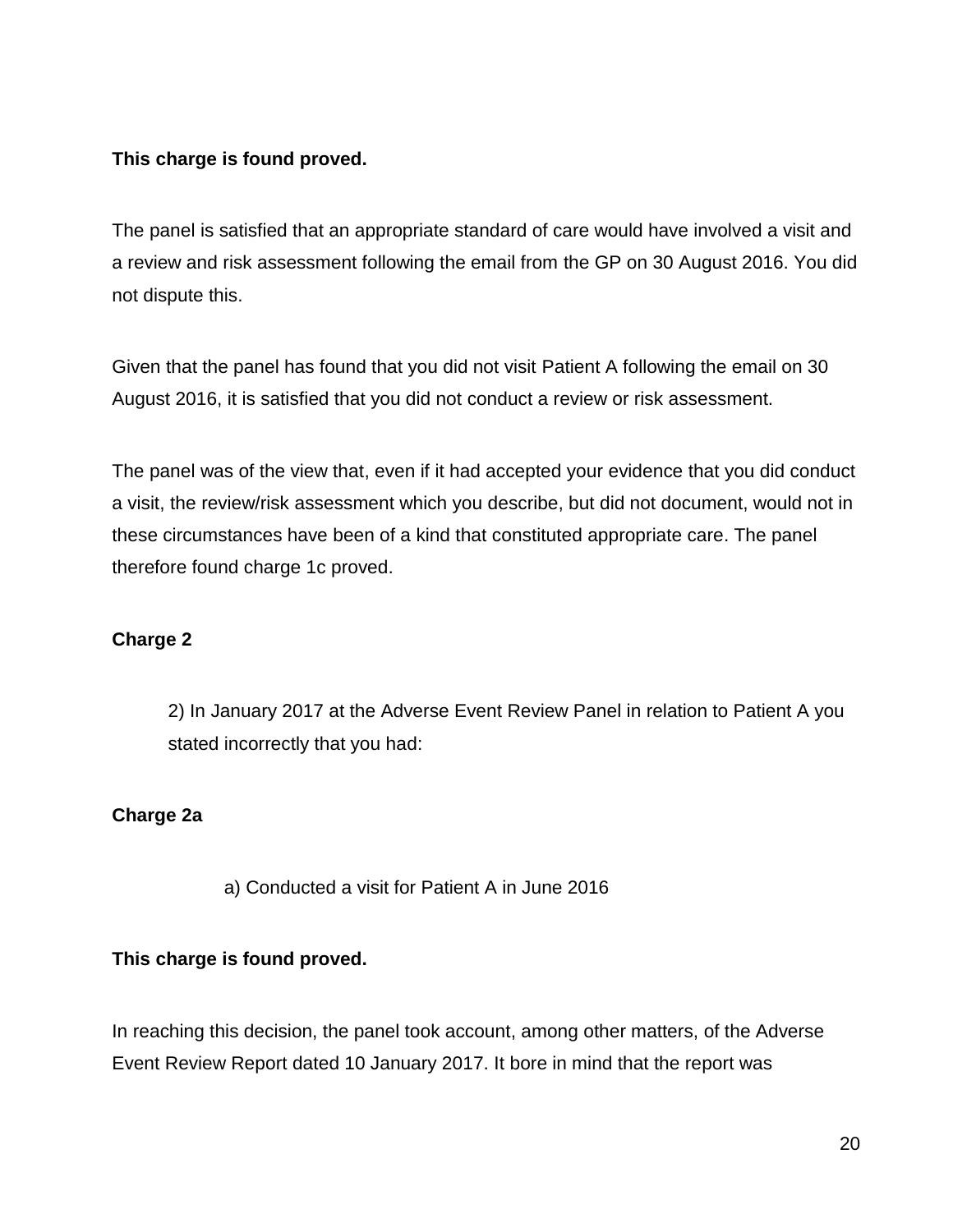completed by Ms 3 and Ds 4, a Clinical Nurse Manager and a Consultant Psychiatrist. Ms 3 and Dr 4 were not involved in Patient A's care.

The panel also took account of your oral evidence, in which you stated that the interview on which the report is based was conducted unprofessionally. You told the panel that you were not provided with a copy of the report or given an opportunity to propose amendments. Ms 3 and Dr 4 clarified to the panel that it was customary practice for the Adverse Event Review Report Group to destroy their notes once the report had been completed. Whilst there are some difficulties around the notes, the panel heard evidence that the notes were for the authors of the report and subsequently destroyed. Both authors of this report were clear in oral and written evidence that the report was a true reflection of the meeting that took place, though summarised and not written in a chronological order. The Adverse Event Review Report states that you informed Ms 3 and Dr 4 that you visited Patient A in June and September 2016.

It is accepted by you that you did not visit Patient A in June 2016 and the panel has previously found that you did not visit Patient A in September 2016.

Your evidence to this hearing was that you did not tell the Adverse Event Review Meeting that you saw Patient A in June; you told it that you saw her in September, which you say is correct. It follows that if you did state that you saw Patient A in June that statement was incorrect.

While what was said at that meeting forms part of the NMC's case against you, the panel has accepted that the Adverse Event Review was intended as a learning review and not as part of a disciplinary procedure. You were interviewed at the same time as Dr 9, Patient A's consultant. The panel also accepts that the Trust's procedures may not have been followed correctly, and that the report itself lends some weight to your point that Dr 9 seems to have regarded himself as speaking on behalf of the mental health team and that he did most of the talking.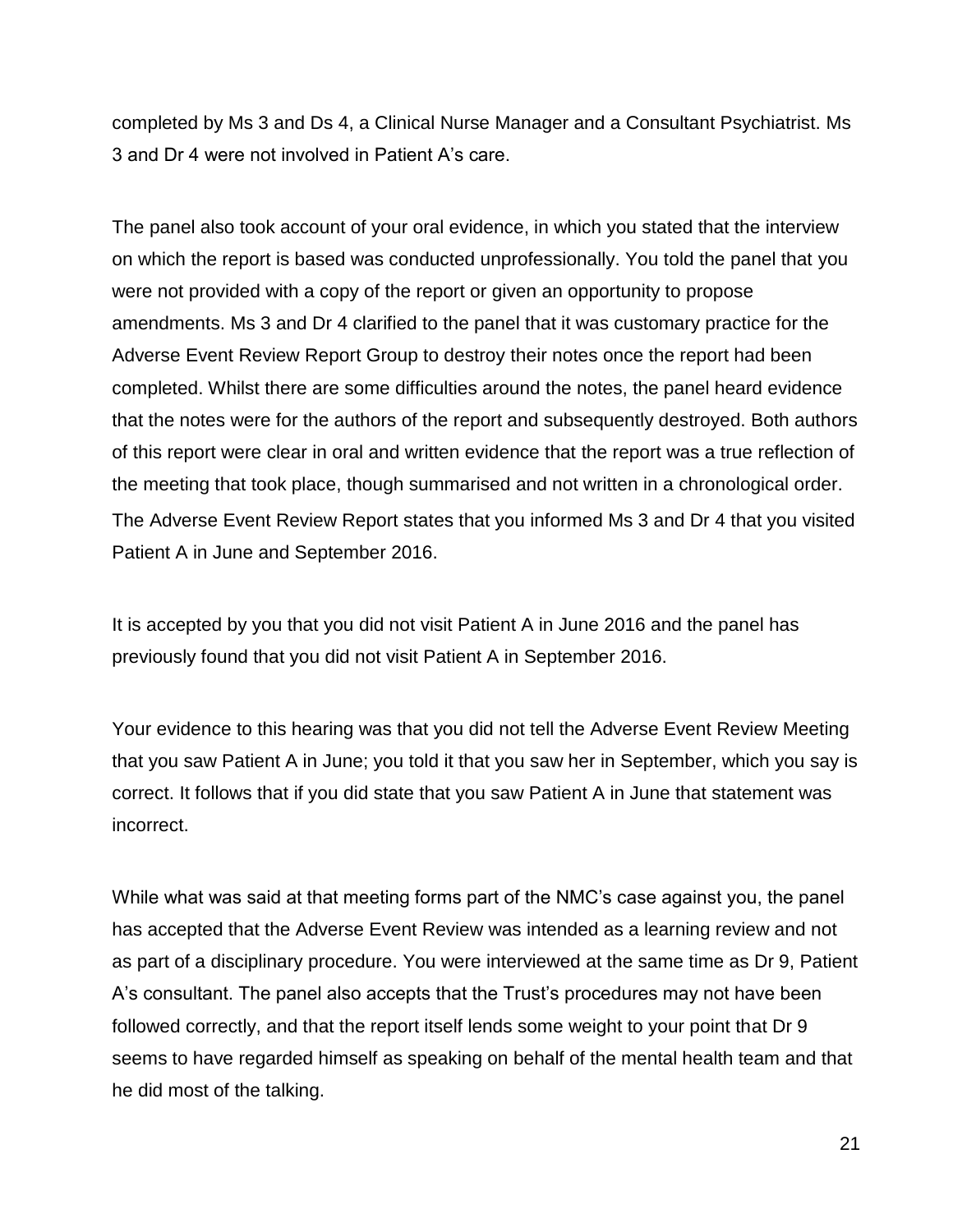The panel noted that the report sets out (correctly) that you saw Patient A on 4 February 2016. Later in the same paragraph it records that you reported having seen the patient in June. Having then dealt with the stage at which Patient A appears to have stopped taking lithium, it then records that you reported seeing the patient in September.

Later in the report it sets out what you told the meeting occurred when you saw Patient A in June, with some detail about matters such as the patient looking after her grandchildren and her other activities, as well as references to weight gain and eating and sleeping. In a separate paragraph, the report sets out that you were asked about Patient A's presentation in September and you reported that she was okay.

While the report discusses whether it may have been in June or July that the patient stopped taking lithium, there is no event in June such as a clinic appointment which might be confused with a visit from you.

The panel has very carefully considered whether Ms 3 and Dr 4 may have misunderstood what you were telling them. It has reached the conclusion that they did not. The panel preferred the evidence of Ms 3 and Dr 4, whom it considered to have no reasons to present anything other than what occurred, to your evidence.

### **Charge 2b**

b) Conducted a visit for Patient A in September 2016

### **This charge is found proved.**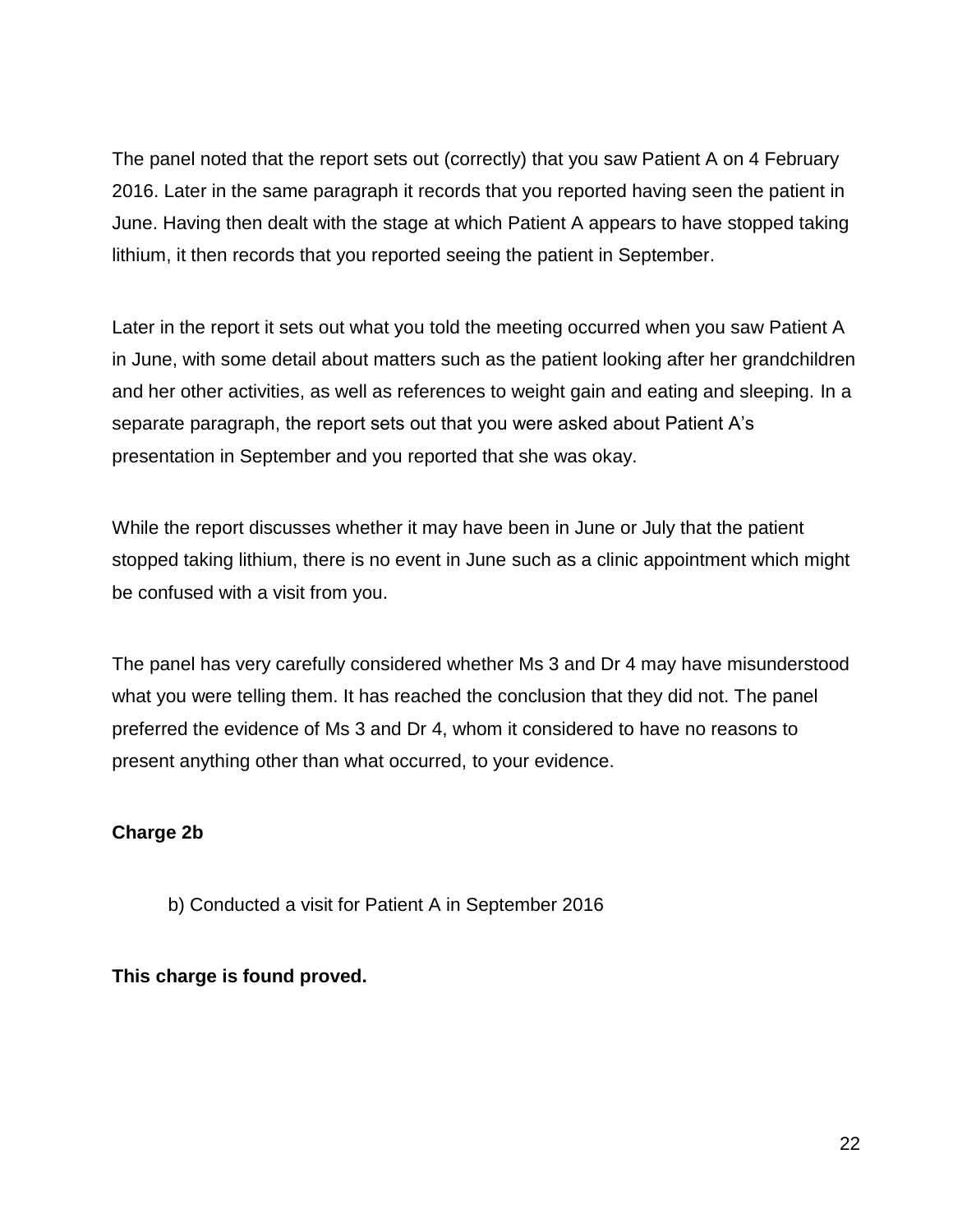You admit that you told the Adverse Event Review meeting that you visited Patient A in September 2016. For the reasons set out in relation to charge 1a, the panel has found that this was incorrect. Accordingly, the panel found charge 2b proved.

## **Charge 3**

3) Your actions in charge 2 a) & b) above were dishonest as you knew you had not visited Patient A as stated, but were seeking to represent that you had.

## **This charge is found proved.**

For the reasons set out in relation to charges 2a and 2b, the panel has found that you told the Adverse Event Review meeting that you visited Patient A in June and again in September 2016 and that both of these statements were incorrect.

The panel bore in mind that in deciding whether you were dishonest, it must first consider your state of mind. In reaching its decision, the panel took into account all of the evidence before it. The panel bore in mind that you had recently returned to work **[private]**. It also bore in mind the issues you had been experiencing in the workplace.

However, you have not suggested that you were confused during the Adverse Event Review meeting and that you made incorrect statements inadvertently. You have asserted to the present hearing that you did not say that you saw the patient in June 2016 and that it was true that you saw her in September. The panel has determined that you knew that you did not visit Patient A in those months. The panel finds that you were aware that your failure to see the patient over a period of many months was open to criticism and you were seeking to represent to the Adverse Event Review meeting that you had seen her twice that summer.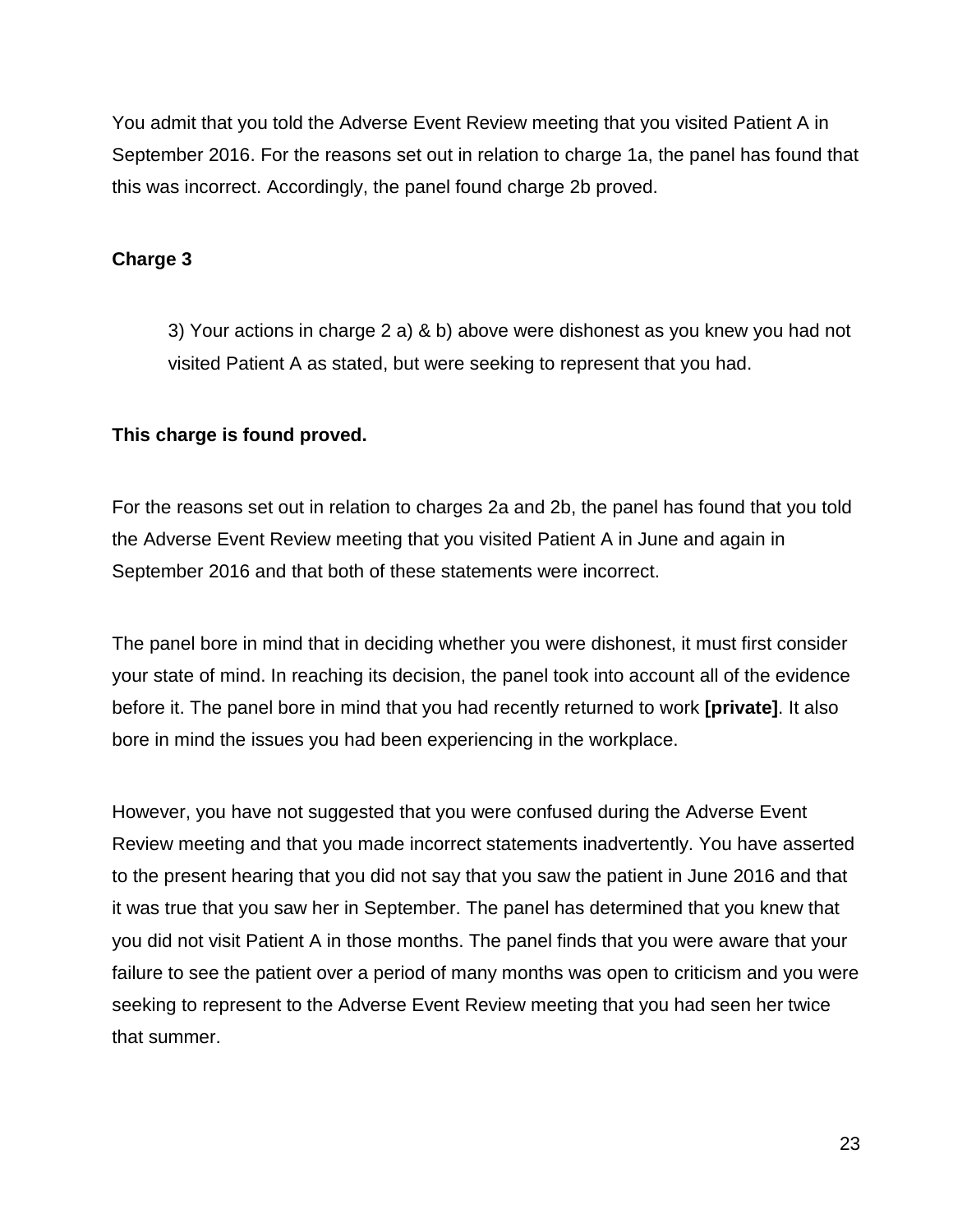The next question for the panel is whether, given that state of mind, your actions were dishonest by the standards of ordinary decent people. The panel is satisfied on the balance of probabilities that they were.

## **Charge 4**

4) Failed to provide appropriate care to Patient Y, in that you:

### **Charge 4c**

c) Did not notify NHS Ayrshire and Arran that Patient Y was an at-risk patient requiring follow up.

### **This charge is found NOT proved.**

The evidence was that at the time you were asked to see Patient Y she was not yet one of your patients. Patient Y's GP spoke to you and asked you to see her. You saw Patient Y promptly when asked, made a further appointment for her, and referred her for appropriate social work care. You asked the GP to make a formal referral through the SCI Gateway system and she did so. That referral became part of a new record for Patient Y. By the time that occurred you had already seen the patient.

The SCI Gateway referral was described by the GP as routine, as opposed to urgent, and stated among other matters that Patient Y would not contemplate suicide because of her religious beliefs.

While Patient Y had some physical health problems, the matter which seems to have principally concerned the GP was that she was having difficulty looking after her husband, who had his own medical problems.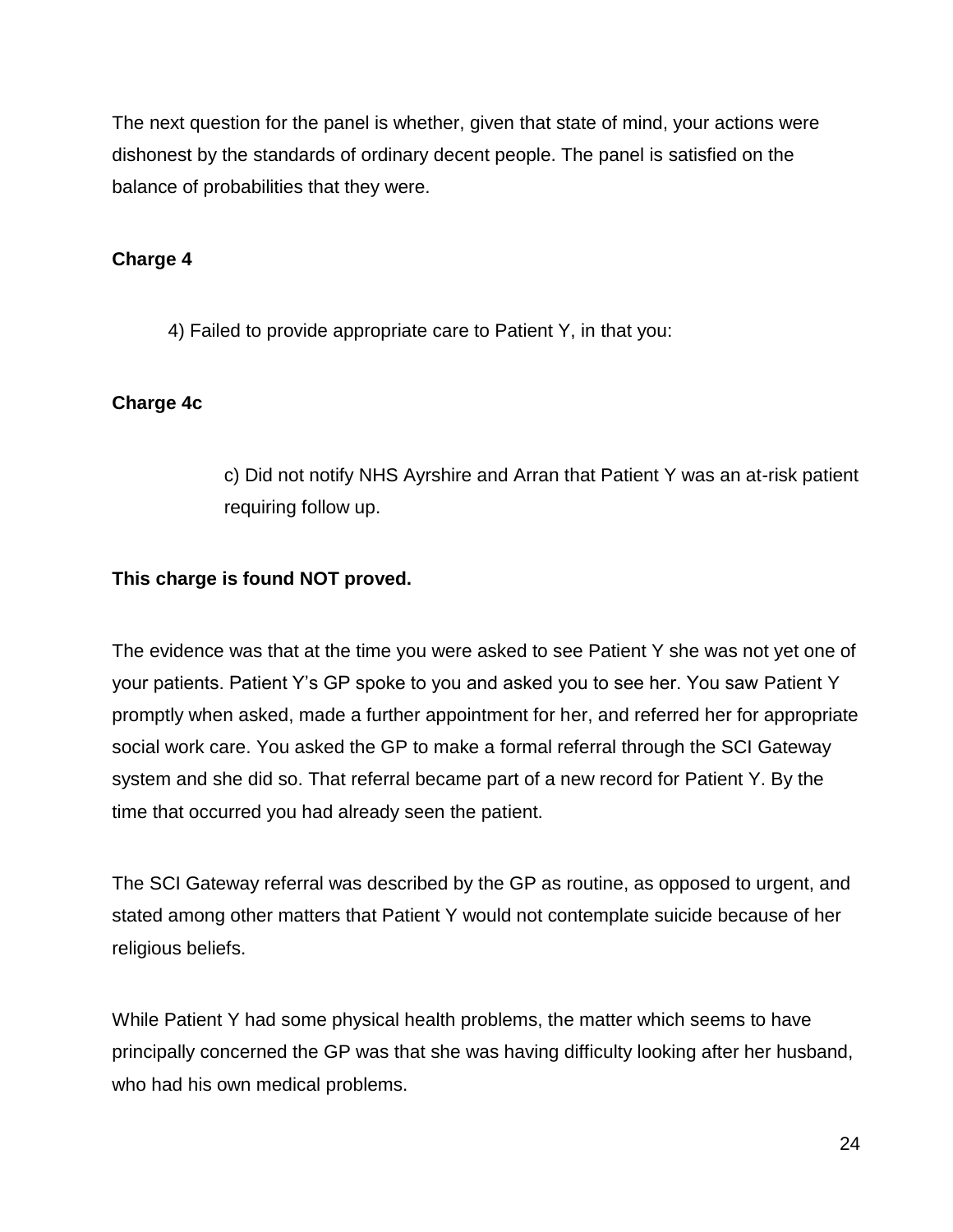The NMC has not identified who at the Trust should have been notified by you, and has left it to the panel to decide whether Patient A was an 'at risk' patient.

The panel noted that the risk assessment policy sets out specific risk factors to be considered. All mental health patients are at risk to some degree, and for this charge to have any meaning, the risk present must have been in some way more that would be the case with patients falling within the usual range of referrals. In the panel's judgment there is no information before it suggesting that Patient Y was vulnerable to any specific risk, such as self-harm or abuse, requiring escalation to some senior level of the Trust, as distinct from referral to appropriate services, which was what you did. Indeed, the evidence before the panel suggests the contrary.

The panel was not satisfied, on the evidence before it that you failed to provide appropriate care in not notifying the Trust that Patient Y was an at-risk patient requiring follow up.

### **Charge 4d**

d) Did not adequately document/record in Patient Y's records;

### **Charge 4d(i)**

i) Referral information

### **This charge is found NOT proved.**

The panel took account of Patient Y's records in which there were no entries made by you.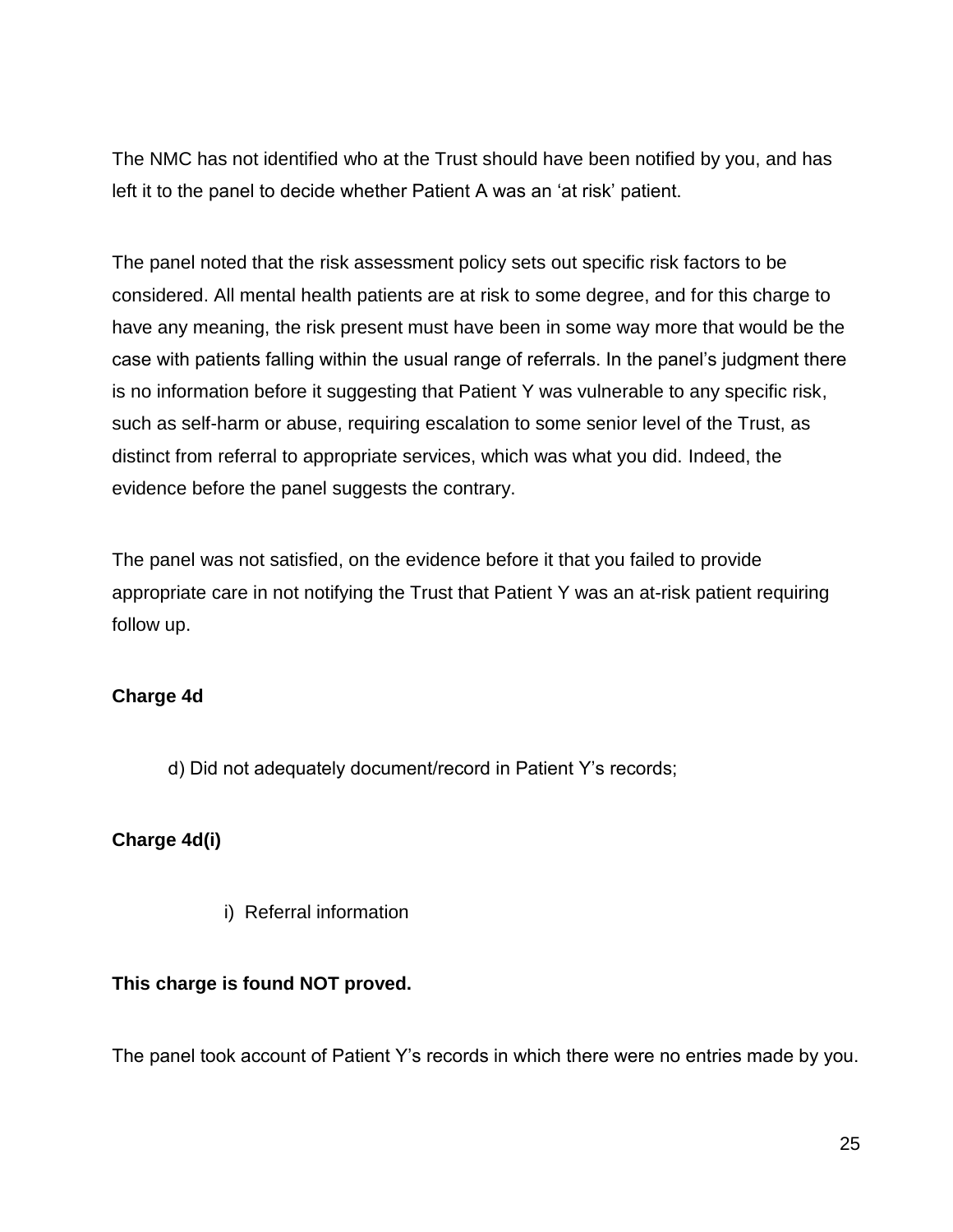You told the panel that you were unable to make entries because you did not have access to SCI Gateway, the referral process, and were unable to create a patient record on Care Partner: you could only make entries in an existing record. The NMC's case is that you visited the patient and you ought to have recorded the care provided.

The panel accepted your evidence that you were not yourself able to initiate a patient record on Care Partner. You asked the GP to make a formal referral through SCI Gateway which she did, and the referral information was incorporated into the new record by another member of staff some five months later.

The panel was not therefore persuaded that you failed to provide appropriate care by not documenting the referral information in the record yourself.

## **Charge 4d(iii)**

iii) Clinical Records

### **This charge is found NOT proved.**

In relation to charge 4diii the panel noted that the SCI Gateway referral was part of Patient Y's records. That you did not make an adequate record of the initial assessment is the subject of 4d(ii), which you have admitted. The NMC has not presented any evidence to the panel regarding what other clinical records would have existed at this stage to be documented in the patient's records. Indeed it is unclear to the panel what is intended by the complaint that you should have documented the clinical records in Patient Y's records.

#### **Fitness to practise**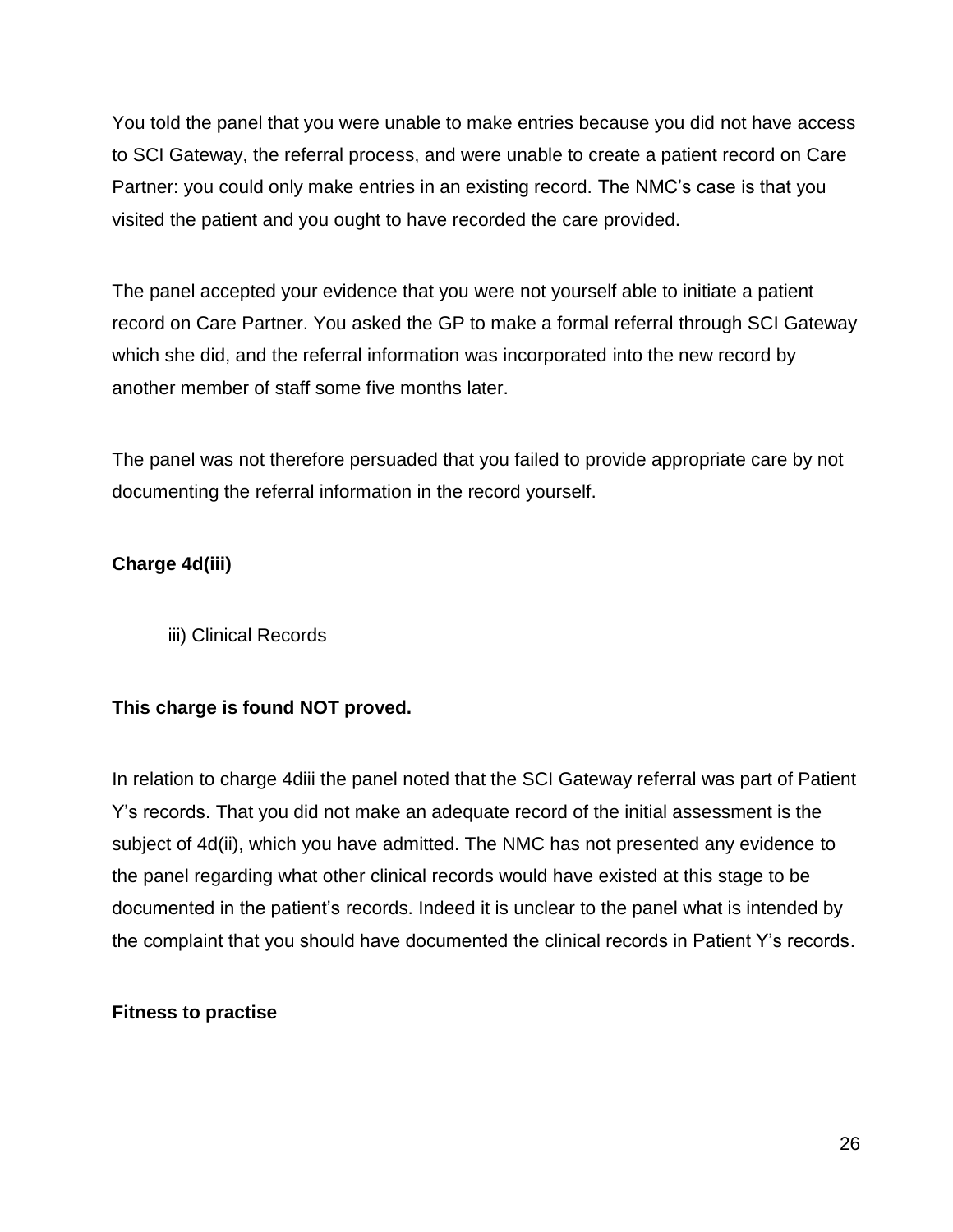Having reached its determination on the facts of this case, the panel then moved on to consider whether the facts found proved amount to misconduct and, if so, whether your fitness to practise is currently impaired. There is no statutory definition of fitness to practise. However, the NMC has defined fitness to practise as a registrant's suitability to remain on the register unrestricted.

The panel, in reaching its decision, has recognised its statutory duty to protect the public and maintain public confidence in the profession. Further, it bore in mind that there is no burden or standard of proof at this stage, and it has therefore exercised its own professional judgement.

The panel adopted a two-stage process in its consideration. First, the panel must determine whether the facts found proved amounted to misconduct. Secondly, and only if the facts found proved amounted to misconduct, the panel must decide whether, in all the circumstances, your fitness to practise is currently impaired as a result of that misconduct.

### **Submissions on misconduct**

Ms Norman invited the panel to take the view that the facts found proved amount to misconduct and summarised the key issues as follows:

- a) a failure by you to carry out appropriate visits with Patient A between February and November 2016, including a failure to review when you found Patient A had stopped her lithium abruptly;
- b) dishonestly attempting to mislead the Adverse Event Review Panel into believing that those visits had been conducted when they had not; and
- c) inaction in respect of Patient Y, by failing to make any record of the appointment you had with Patient Y or booking any further appointment.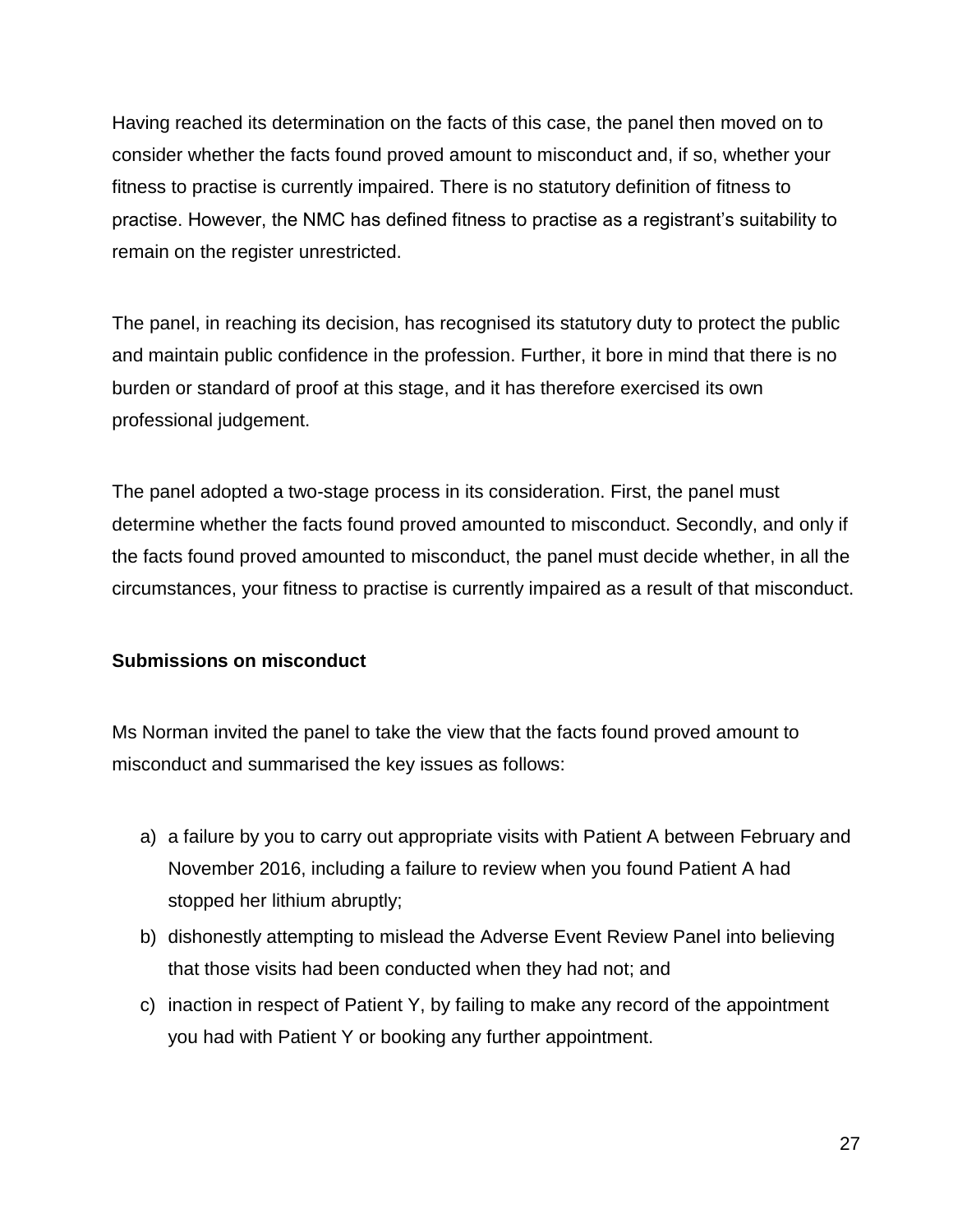Ms Norman drew the panel's attention to the terms of 'The Code: Professional standards of practice and behaviour for nurses and midwives 2015' (The Code). Ms Norman highlighted the specific points of The Code where the NMC contends that your actions amounted to misconduct and invited the panel to find that your conduct fell short of the standards expected among nurses and that such a falling short was serious.

Mr Geering accepted that the failings identified at charges 1a, 1b, 1c, 2a, 2b and 3 constitute misconduct but submitted that the failings identified at charges 4b and 4d(ii) do not. He invited the panel to consider each charge distinctly and drew the panel's attention to the case of *Schodlok v GMC* [2015] EWCA Civ 669 and *Nandi v GMC* [2004] EWHC 2317 (Admin).

Mr Geering submitted that your failure to book an appointment for Patient Y is not of itself misconduct. He submitted that Patient Y was not classed as vulnerable nor is there any evidence before the panel to suggest that Patient Y was at risk of suicide. Further, you did contact the GP after your appointment with Patient Y and, in an attempt to obtain the care Patient Y needed, you also arranged for a social services referral. Mr Geering submitted that the follow up appointment between you and Patient Y was to see how her engagement with social services was going – not because Patient Y presented an acute risk and needed particular further care. He acknowledged that it was not acceptable to fail to book a follow up appointment but submitted that, in the circumstances, it was not sufficiently serious to go to fitness to practise.

Mr Geering submitted that the failure identified at charge 4d(ii) does not constitute misconduct as there is significant mitigation. He submitted that Patient Y's GP did not send through a SCI Gateway referral. Mr Geering accepted that, in theory, you could have opened such a record yourself but submitted that you had no training in doing so, and this was not the way the team operated. He reminded the panel of the evidence of Ms 5 who also had no understanding that she could open a new patient record. Mr Geering submitted that the Trust has not provided any record of you being given training on Care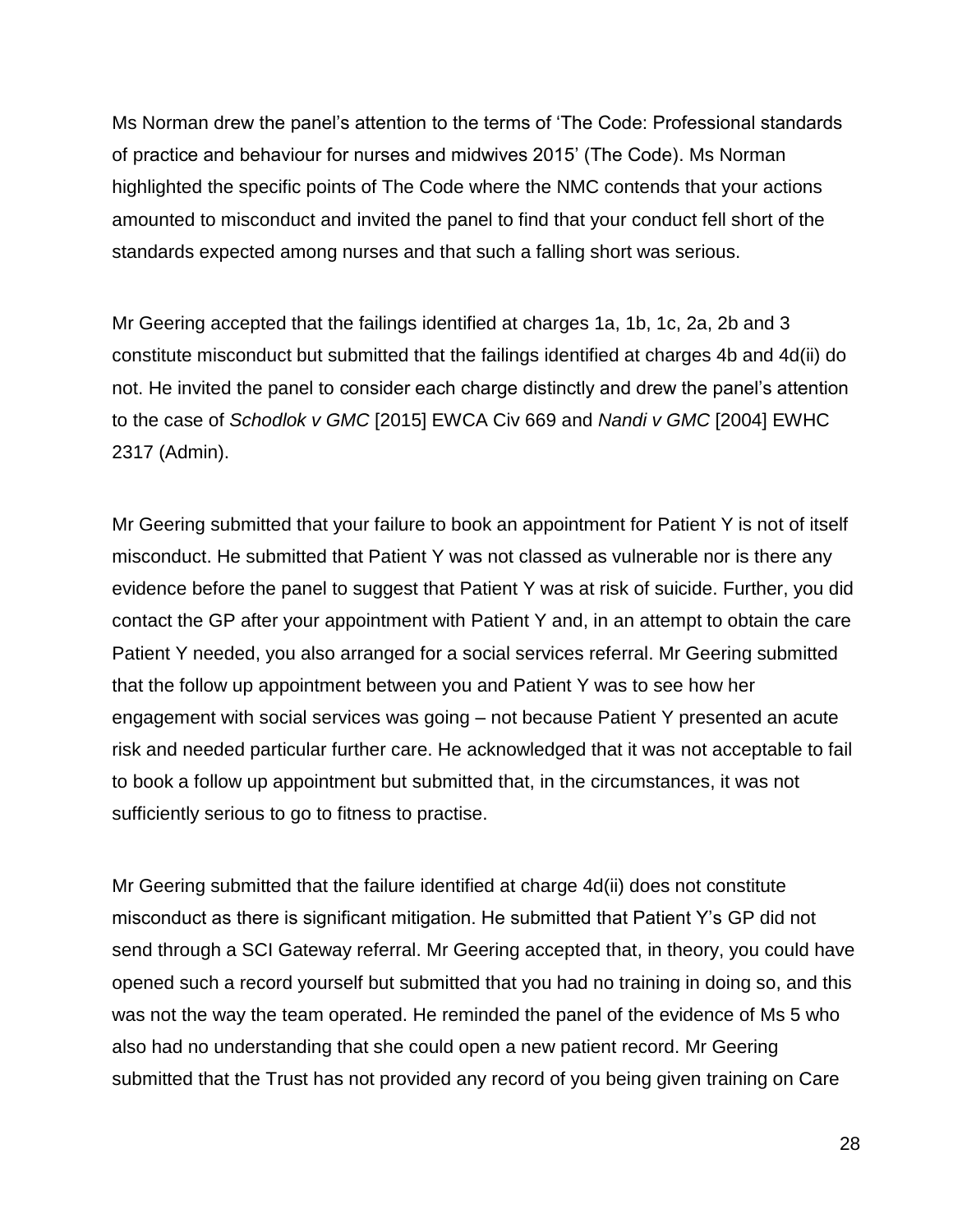Partner, of when any training was offered in Arran, or even of who the super user was who was supposed to train you. Mr Geering submitted that, even if you had opened a record, in any event, you did not have the patient's details – not least the CHI – to open such a record.

Mr Geering submitted that the NMC evidence suggests that management of SCI Gateway was the responsibility of the Trust's administrative staff and that there is no evidence to suggest that this happened in this instance. Mr Geering accepted that in the intervening time period, Patient Y fell off your radar, and that this was your fault and responsibility, but submitted that you faced systematic issues arising from (i) poor training, (ii) a GP who twice did not understand how to refer cases properly, (iii) administrative support who did not escalate information.

Mr Geering submitted that it would be wholly unjust to say responsibility fell on you alone, and to such an extent that a fellow nurse would describe your failure as deplorable.

### **Submissions on impairment**

Ms Norman moved on to the issue of impairment and addressed the panel on the need to have regard to protecting the public and the wider public interest. This included the need to declare and maintain proper standards and maintain public confidence in the profession and in the NMC as a regulatory body. She made reference to the case of *Council for Healthcare Regulatory Excellence v (1) Nursing and Midwifery Council (2) and Grant*  [2011] EWHC 927 (Admin)*.*

Ms Norman submitted that your insight was far from complete during your evidence. She noted that you accept that your record keeping was inadequate, but invited the panel to consider whether this was an admission made with true insight, or whether it was made through self-interest in order to support your dishonest account of having visited Patient A September 2016 when you had not. Ms Norman submitted that you have maintained an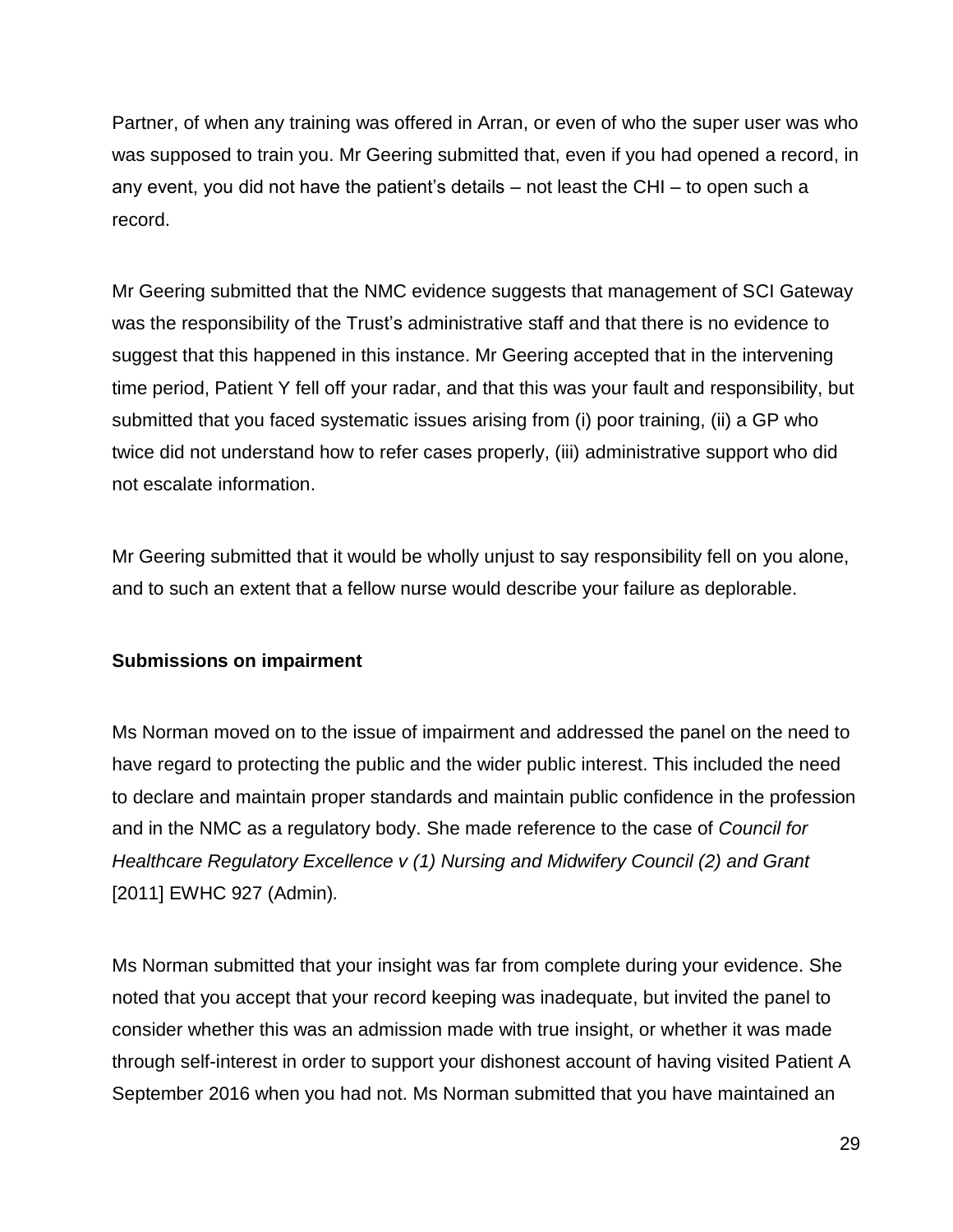account which you knew was dishonest throughout the proceedings, which has led to Patient A's daughters having to give evidence.

Ms Norman submitted that the following matters arise with regard to impairment:

- a) Lack of insight, which means that there is a real risk of repetition;
- b) Attitudinal failings, which can be difficult to remediate, and this is particularly so in respect of dishonesty;
- c) Breadth of charges found proved: this is not a case in which there is a narrow or singular point of failure but rather a spectrum of failings, each of which presents a risk to the public if repeated;
- d) Repetition between patients: at a time when Patient A had just died, and you were aware that your inaction was to be raised as an issue, you again failed to take any action in respect of Patient Y;
- e) Risk to the reputation of the profession, again particularly so in respect of dishonesty.

Ms Norman invited the panel to find that your fitness to practise is currently impaired.

Mr Geering accepted that your fitness to practise should be found to be impaired, but on public interest grounds only. He submitted that there is no basis for saying you present a risk to the public and that such an assessment comes down to a risk of repetition. Mr Geering submitted that in light of your history, retraining, and subsequent employment, there is no risk of repetition.

Mr Geering submitted that the misconduct in question is isolated essentially to one patient during 2016 and that this is not a case of multiple failing across your caseload, or a broad range of clinical misjudgments, or repeated acts of dishonesty or lack of integrity. He submitted that any assessment of risk has to balance the misconduct identified against the evidence of your career more widely. Mr Geering advised the panel that you have been a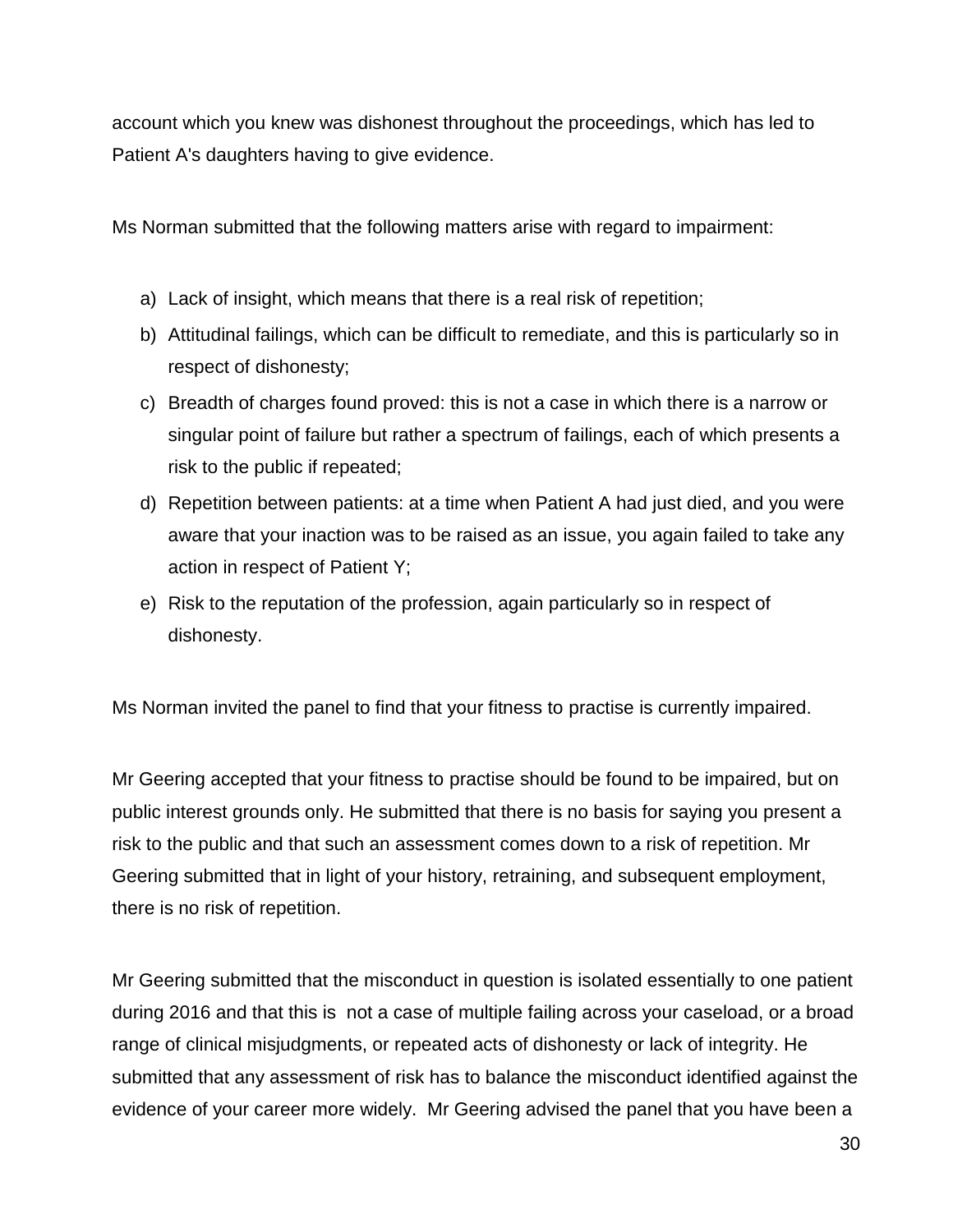nurse for 35 years and, before moving to Arran, had worked on the wards. Further, you have worked autonomously in the past as a community mental health nurse, have worked as a care home manager and have lectured at a university. Mr Geering submitted that in that time, you garnered nothing but praise and he drew the panel's attention to your remediation bundle which contains positive testimonials. He submitted that you have never before failed a patient in your care, or fallen from the standards of integrity and honesty that you set yourself.

Mr Geering submitted **[private]**. He submitted that your return to work in 2015 was poorly managed, which was indicative of the wide difficulties you faced while working on Arran. Mr Geering reminded the panel of various evidence that spoke to the IT and IT training provided by the Trust as being inadequate. He reminded the panel that your manager at the time was not NMC registered and that you faced a demanding caseload and a lack of administrative support.

## **[Private]**

Mr Geering submitted that there is no basis for finding that you lack insight or that you present a risk of repetition for the following reasons:

- a) You accepted you failed Patient A and that your care fell short of the standards of practice your patients should have expected.
- b) You have shown an understanding of the seriousness of the allegations and the impact these will have on public confidence. You devised and followed a sustained period of retraining to show that – whether these allegations were true or false – these concerns do not represent your current practice.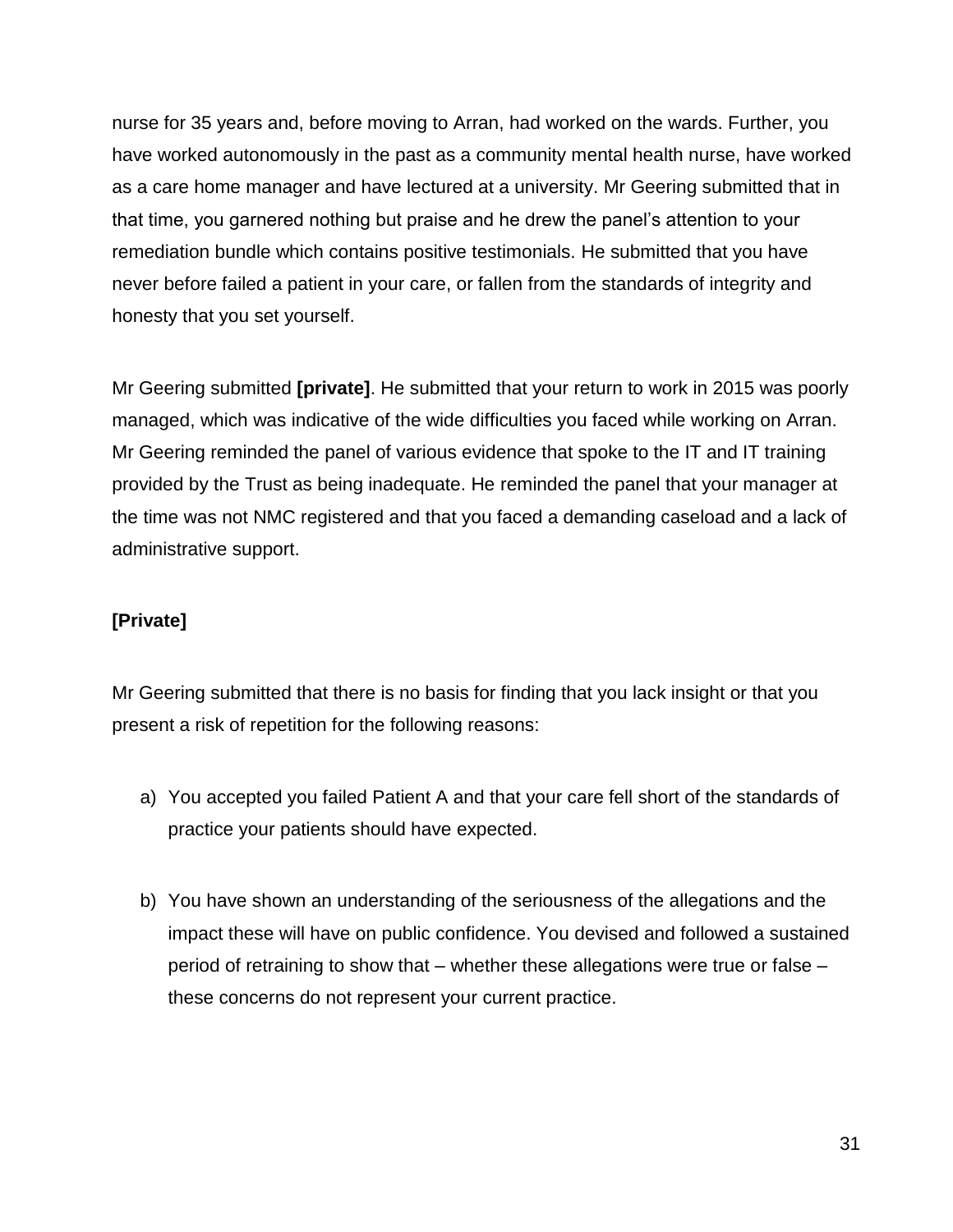- c) Your training is not limited simply to lip service, or an on line certificate. Rather you have summarised your learning in your reflections, and sought to apply those lessons in a practical sense to your own work.
- d) You have reflected on the nature and impact of this dishonesty and have shown an appreciation of the impact the panel's findings will have on public trust and on the profession.
- e) You have read widely on this subject which reinforces that you understand the significance of the panel's findings.
- f) You have cooperated with your regulator fully and consistently throughout these proceedings. You understand and respect this process, and respect the decision made against you.
- g) You have conceded that a finding of impairment is appropriate.

The panel accepted the advice of the legal assessor who endorsed the case references made by both advocates.

### **Decision and reasons on misconduct**

When determining whether the facts found proved amounted to misconduct, the panel had regard to the terms of The Code. It noted that you accept that your conduct in relation to Patient A amounted to misconduct but considered that a finding of misconduct is a decision for the panel.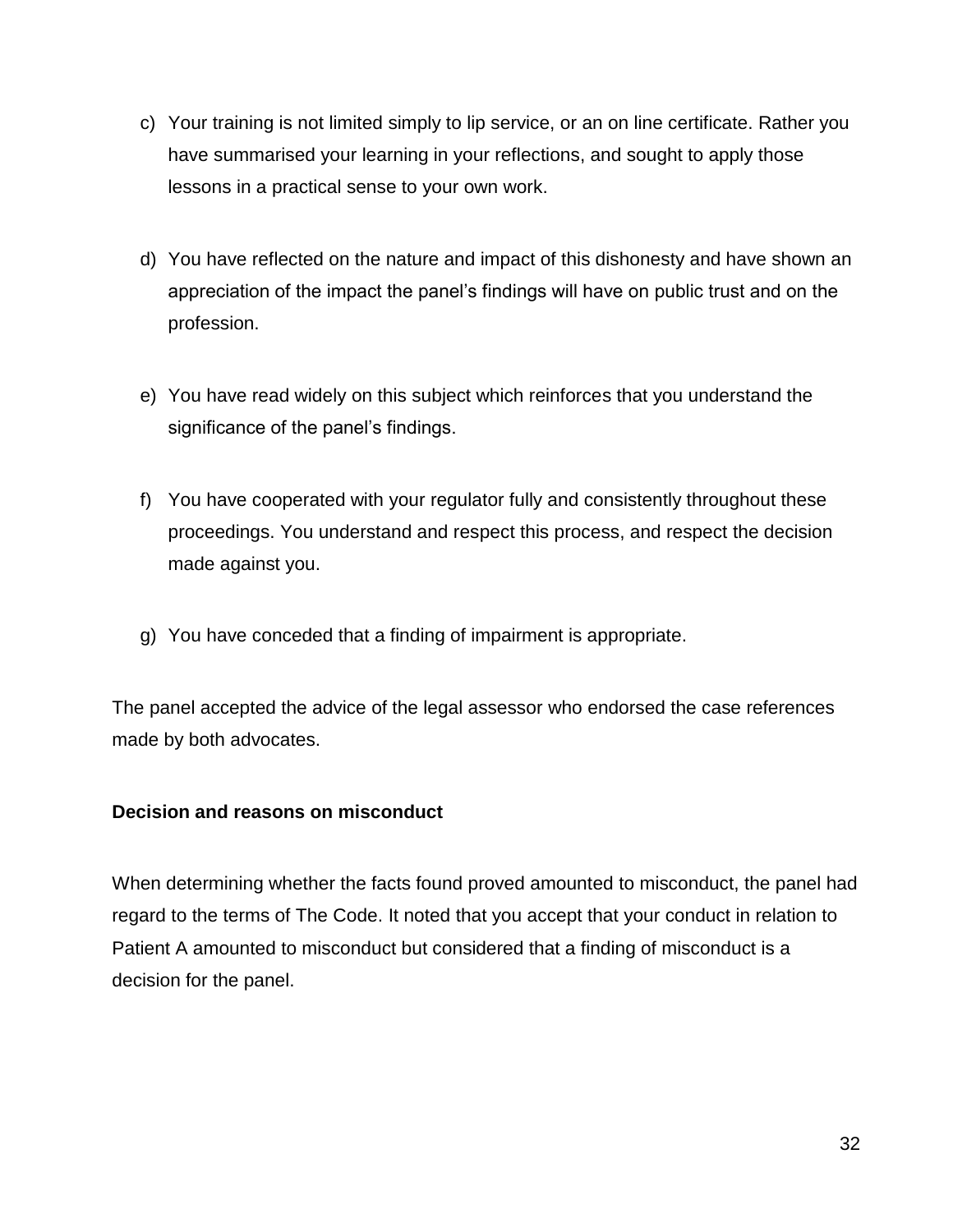The panel was of the view that your actions did fall significantly short of the standards expected of a registered nurse, and that your actions amounted to a breach of The Code. It was of the view that your actions breached the following tenets of The Code:

*'1 - Treat people as individuals and uphold their dignity*

*To achieve this, you must:*

*1.2 - Make sure you deliver the fundamentals of care effectively 1.4 - Make sure that any treatment, assistance or care for which you are responsible is delivered without undue delay*

*20 - Uphold the reputation of your profession at all times*

*To achieve this, you must:*

*20.1 - Keep to and uphold the standards and values set out in The Code 20.2 - Act with honesty and integrity'*

The panel appreciated that breaches of The Code do not automatically result in a finding of misconduct. It took account of all the evidence before it and the circumstances of the case as a whole and determined that your actions did amount to misconduct.

The panel determined that your actions in charges 1a and 1c (as you did not make the visits, charge 1b no longer features) fell short of the standards expected of a registered nurse. It was of the view that your misconduct was serious and would be considered deplorable by members of the profession and the public. It considered that not to visit a high risk patient for eight months, when you were aware of the patient's history and were aware that there was an agreement for three-monthly visits in place, was a significant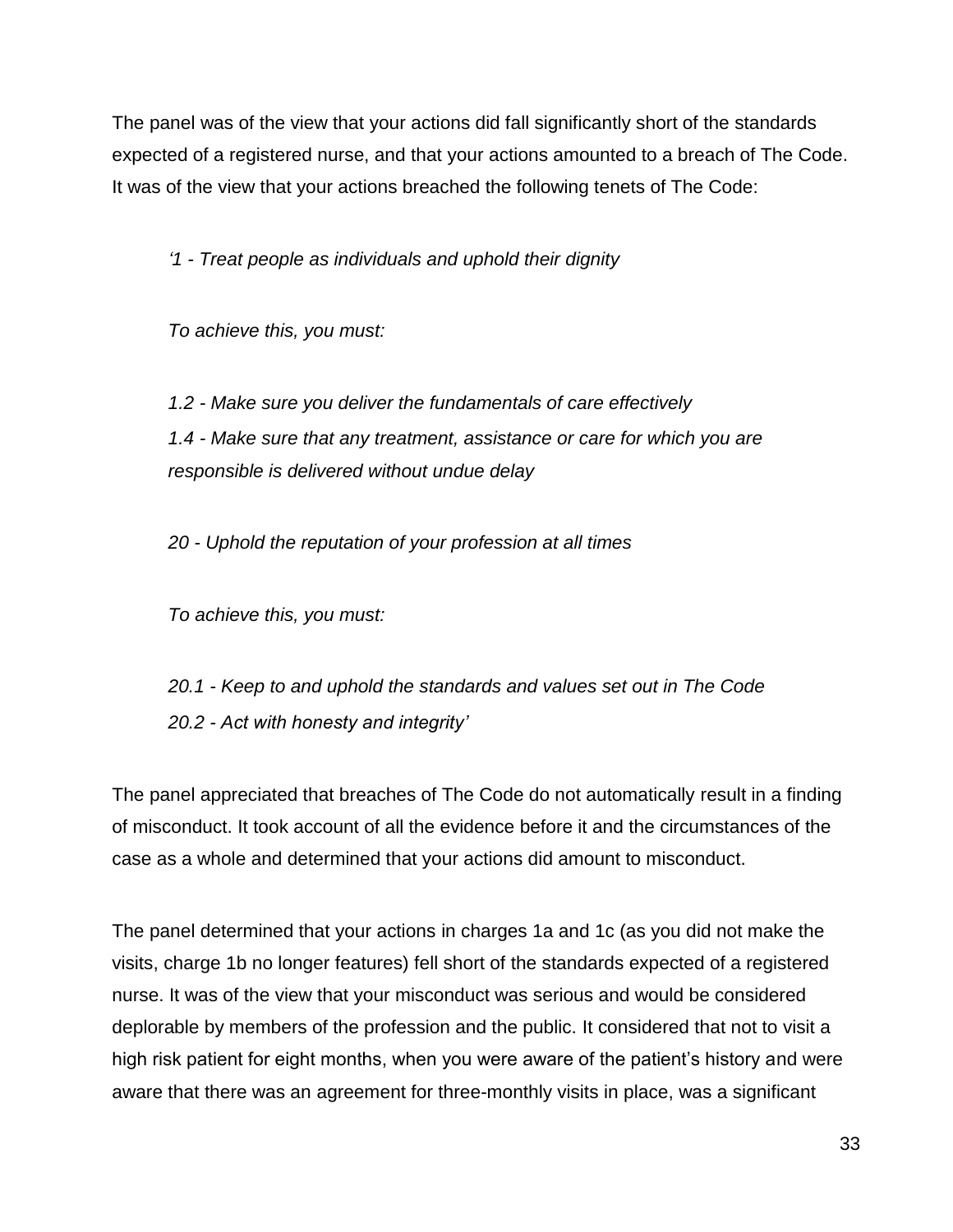departure from the standards expected. Further, the panel considered that not to conduct a review or risk assessment upon becoming aware that Patient A had stopped taking lithium exacerbated the seriousness of the misconduct in this case.

The panel also determined that your actions in charges 2a and 2b constituted serious misconduct. It considered that to state that you had conducted a visit to a high risk patient when in fact you had not, amounted to numerous breaches of fundamental nursing standards such as honesty, integrity and candour.

The panel determined that your actions in charge 3 also constituted serious misconduct. It considered that dishonesty will always be considered a serious departure from the standards expected and it was satisfied that any member of the profession, or public, would consider your actions to be deplorable.

The panel determined that, while your actions at charges 4b and 4d(ii) fell below the standards expected, it did not consider them to constitute serious misconduct. It had no evidence before it to suggest that Patient Y was high-risk and therefore it placed no weight on the NMC's argument that the seriousness of this conduct was exacerbated in view of your actions in relation to Patient A. The panel had no evidence to suggest that your actions at charge 4b were anything other than a genuine mistake. It also noted that there was credible evidence before the panel to suggest that you had not been appropriately trained on Care Partner and had no access to SCI Gateway. While the panel considered that your record keeping was not to the standard required, it was not satisfied that your failures in charge 4d(ii) constituted serious misconduct.

#### **Decision and reasons on impairment**

The panel next went on to decide if as a result of the misconduct in relation to Patient A, your fitness to practise is currently impaired.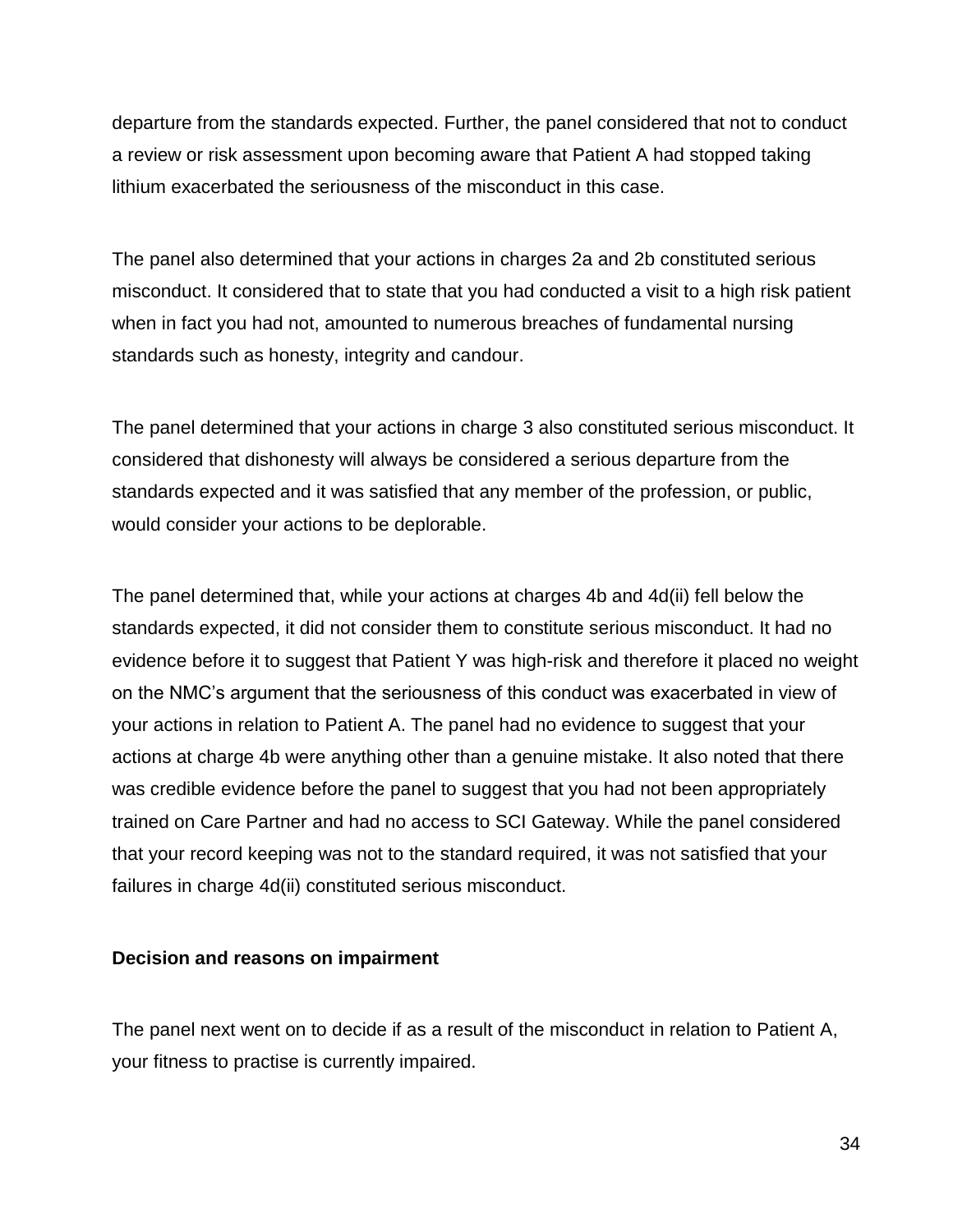Nurses occupy a position of privilege and trust in society and are expected at all times to be professional. Patients and their families must be able to trust nurses with their lives and the lives of their loved ones. To justify that trust, nurses must be honest and open and act with integrity. They must make sure that their conduct at all times justifies both their patients' and the public's trust in the profession.

In this regard the panel considered the judgment of Mrs Justice Cox in the case of *Grant* in reaching its decision. In paragraph 74, she said:

*'In determining whether a practitioner's fitness to practise is impaired by reason of misconduct, the relevant panel should generally consider not only whether the practitioner continues to present a risk to members of the public in his or her current role, but also whether the need to uphold proper professional standards and public confidence in the profession would be undermined if a finding of impairment were not made in the particular circumstances.'*

In paragraph 76, Mrs Justice Cox referred to Dame Janet Smith's "test" which reads as follows:

*'Do our findings of fact in respect of the [doctor's] misconduct… show that his/her fitness to practise is impaired in the sense that s/he:*

- *a) has in the past acted and/or is liable in the future to act so as to put a patient or patients at unwarranted risk of harm; and/or*
- *b) has in the past brought and/or is liable in the future to bring the medical profession into disrepute; and/or*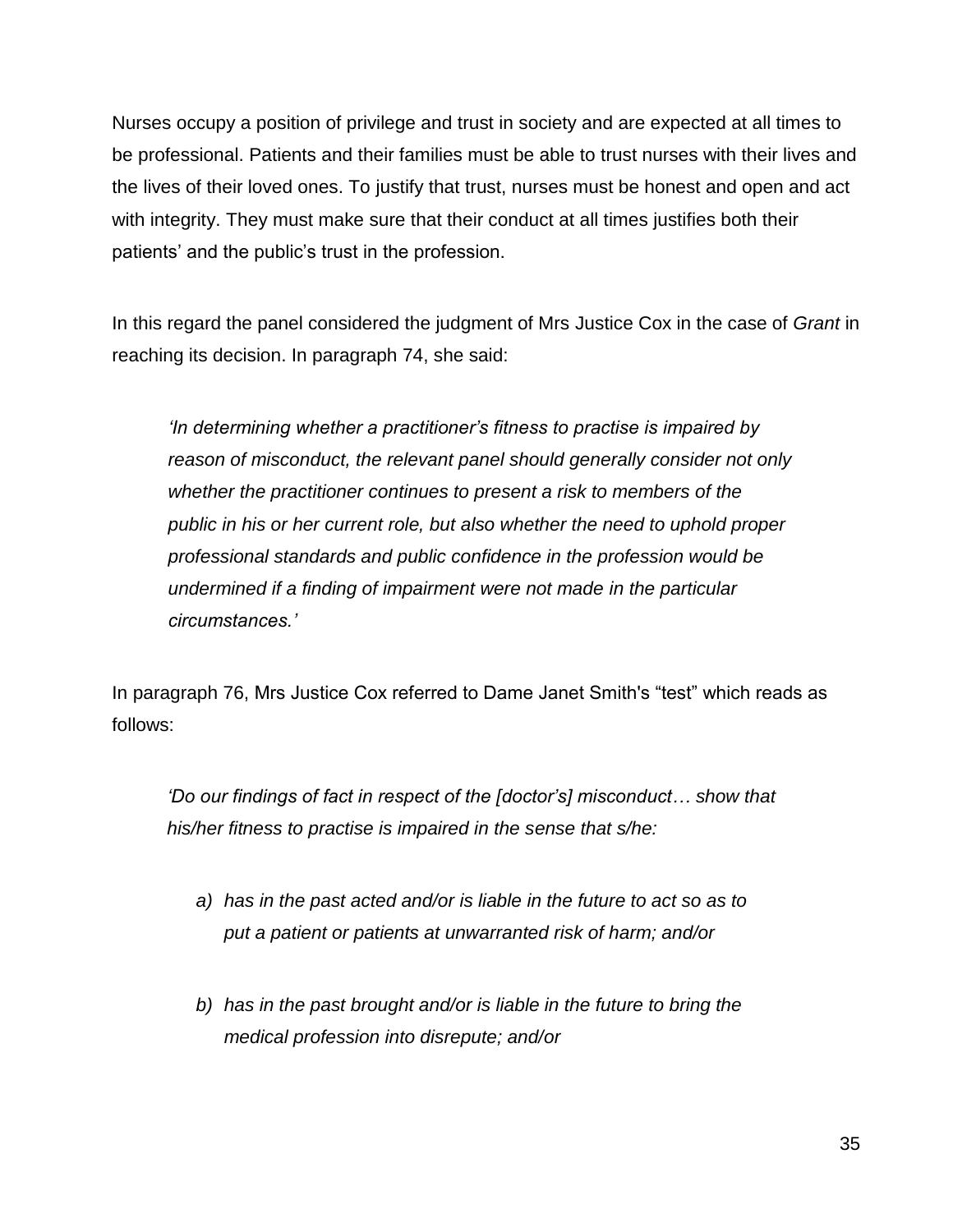*c) has in the past breached and/or is liable in the future to breach one of the fundamental tenets of the medical profession;'*

# *d) has in the past acted dishonestly and/or is liable to act dishonestly in the future'*

The panel found that all of the limbs were engaged in this case.

The panel found that your actions placed Patient A at risk of harm. It considered that not to conduct any home visits between February and November, when you knew that Patient A was high-risk, posed a real risk of significant harm to Patient A. Further, by not conducting a review or risk assessment after being informed that Patient A had stopped taking lithium, you placed her at further risk of harm which could have impacted her future care.

The panel considered that you did not adhere to the standards expected of a nurse and therefore that your behaviour brought the profession into disrepute. Further, members of the public would not expect an experienced nurse to fail to visit a high-risk patient for eight months and then make dishonest representations about having done so.

The panel considered that you had breached the fundamental tenets of the profession, namely those of honesty, integrity and candour.

The panel had regard to its findings at charge 3 and considered that you had acted dishonestly.

The panel bore in mind that the overarching objectives of the NMC are to protect, promote and maintain the health, safety and well-being of the public and patients, and to uphold and protect the wider public interest, which includes promoting and maintaining public confidence in the nursing and midwifery professions and upholding the proper professional standards for members of those professions.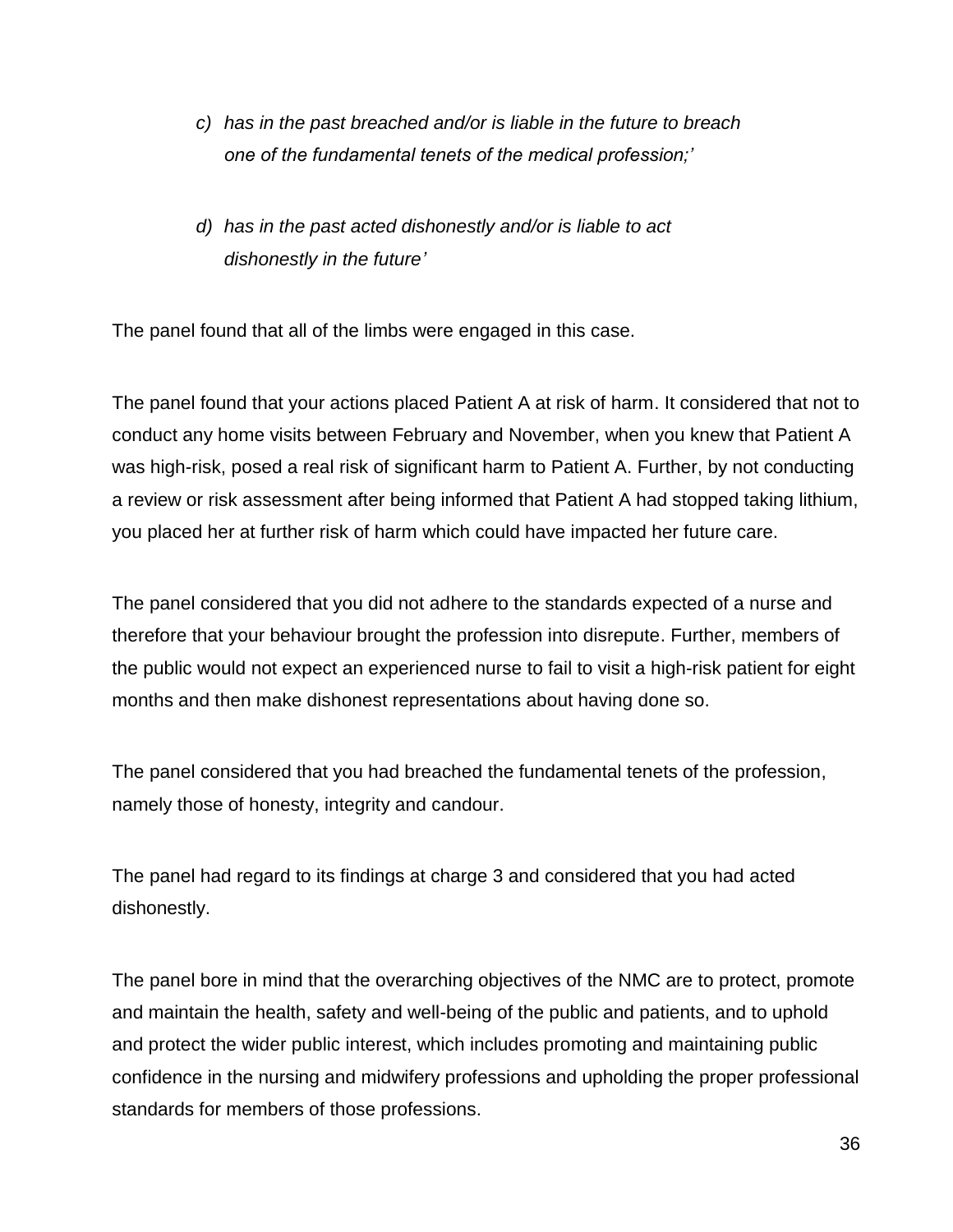The panel noted that you accept that your fitness to practise is currently impaired, but on public interest grounds only. While this is a matter for the panel, it considered that your misconduct was serious and involved multiple breaches of fundamental tenets of the profession. It considered that a well-informed member of the public, hearing of an experienced nurse having acted like you did, and then having made dishonest representations to her employer, would have his confidence in the profession and its regulatory process undermined if a finding impairment were not made. The panel therefore determined that a finding of impairment is necessary on public interest grounds.

The panel considered whether your misconduct is capable of remediation. It determined that your clinical misconduct can be addressed through sufficient insight and retraining. The panel considered that dishonesty, in principle, is always difficult to remediate and that your dishonesty was serious. Nevertheless, the panel determined that, although it would be difficult, your dishonest misconduct is capable of remediation.

The panel considered that you have demonstrated a robust response to the concerns by way of adopting a training plan that is tailored to the areas of concern. It had regard to your training certificates which you have provided and was satisfied that you have incorporated this learning into your practice and reflected on the training, as opposed to simply providing the panel with certificates. The panel considered that the courses you have completed on Recording & Report Writing, Mental Health Crises Intervention and Support for Patients, Medical Records for Secondary Care Clinicians, Clinical Governance, Patient Safety and Human Factors and Professional Virtues in Modern Medicine are specifically relevant to the misconduct identified.

The panel also had regard to the testimonials provided on your behalf and it noted that these cover approximately 20 years of your career and are authored by a wide range of healthcare professionals and patient relatives who are aware of these regulatory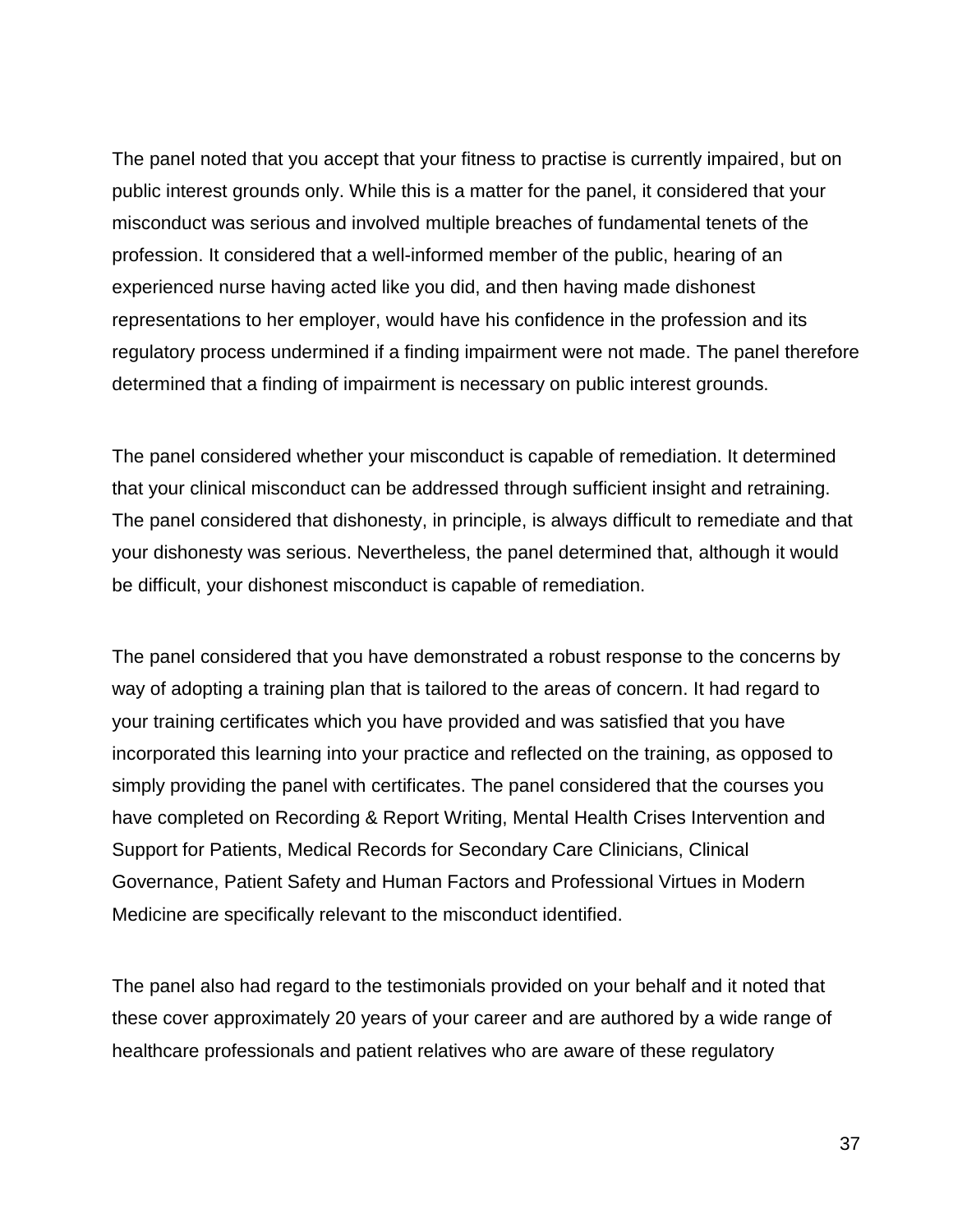proceedings. It considered that you have demonstrated a period of five years' exemplary practice since these concerns arose. It noted the following testimonials in particular:

*'Carol Young will always finish what jobs need to be done that day by wound care, to phone a dr, to find out result , phone family she so professional in her job and always keeping records to the dairy, care plan will phone the family if needed and will let head nurses know on what been going on that day.'*

*'Carol is so reliable in everything she does…'*

*'Record keeping is in the form of both paper and electronic form and Carol's skills within this remit are excellent and precise, she writes daily records for clients including risk plans, care plans and assessments of their needs. Her communication skills too are informative and accurate. All details are handed over and recorded meticulously.'*

*'Ms Young's clinical skills are always above standard, record keeping is impeccable for example ensuring that medication records are counter signed where necessary and ensures that current standards are being met by independently verifying other staff members' record keeping.'*

*'I have every trust and confidence in Carol Young's ability and professionalism as a nurse…'*

The panel noted that you accept that your '*practice fell well below the standards expected'*  and it considered that you have reflected on the allegations and have taken significant steps to strengthen your practice. It also noted the steps **[private]** it noted that you have worked throughout the Covid-19 pandemic in a care home.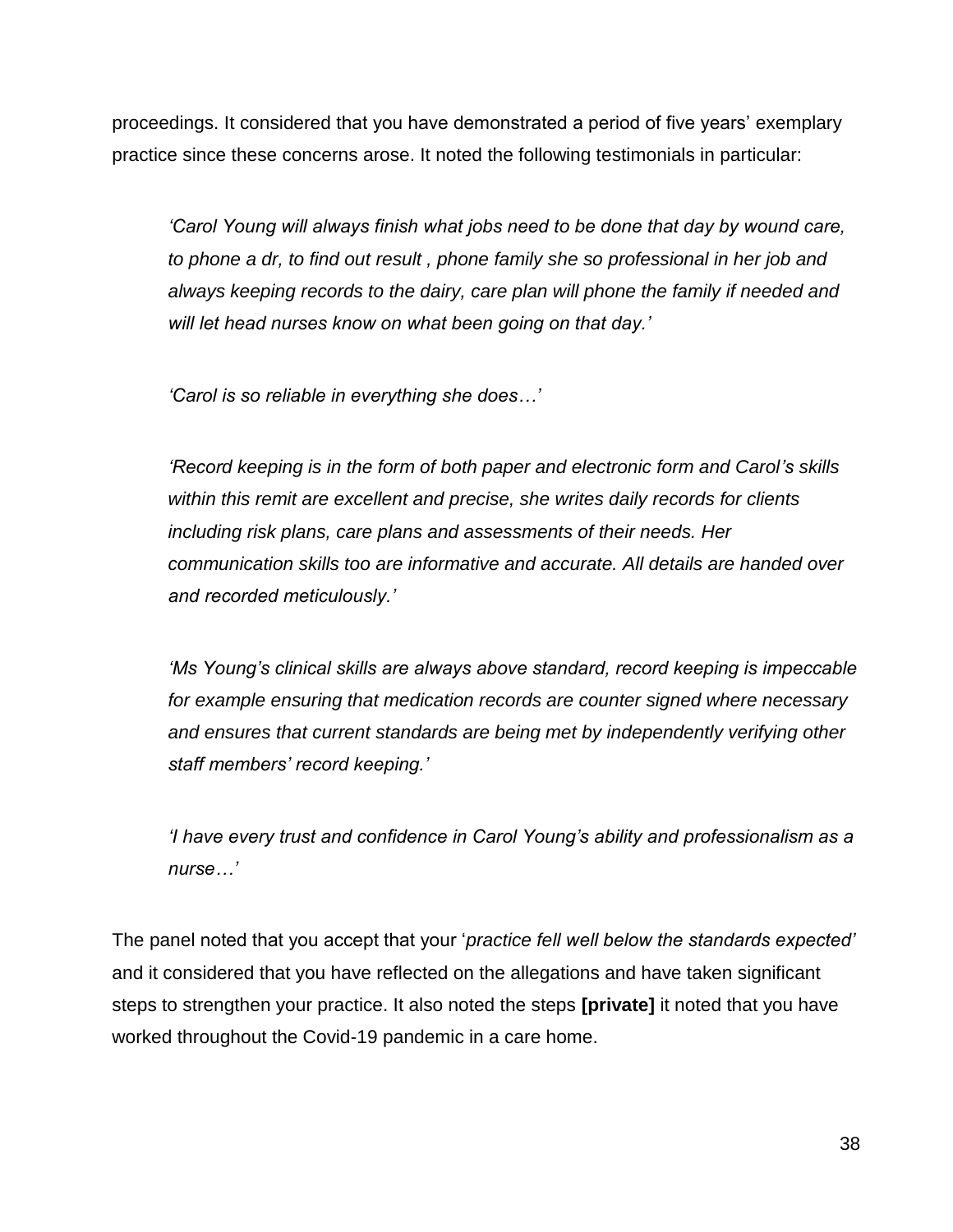The panel bore in mind the fact that you did not admit some of the charges does not preclude you from showing insight. While the panel considered that you could have provided a more personal insight into how your own actions impacted Patient A, your colleagues and the profession, it was satisfied that you recognise that your practice fell below the standards expected and that you have taken significant steps to strengthen your practice in the last five years.

The panel had regard to your comprehensive training plan which is tailored to the concerns raised and also includes reflections about your learning. It also had regard to your insight into the concerns, your reflective piece on dishonesty and the exemplary references provided on your behalf. The panel therefore determined that the risk of repetition was minimal. It could not identify any section of your remediation bundle that was insufficient and it considered this bundle to demonstrate your remorse, sufficient insight, reflection and the strengthening of your practice. It considered that these regulatory proceedings will have served as a salutary lesson for you and that your practice is unlikely to fall below the requisite standards again. Consequently, the panel could not identify any public safety risks so as to warrant a finding of impairment on public protection grounds.

The panel therefore concluded that a finding of current impairment is necessary on public interest grounds only.

Accordingly, the panel finds that your fitness to practise is currently impaired.

### **Sanction**

The panel has considered this case very carefully and has decided to make a caution order for a period of five years. The effect of this order is that your name on the NMC register will show that you are subject to a caution order and anyone who enquires about your registration will be informed of this order.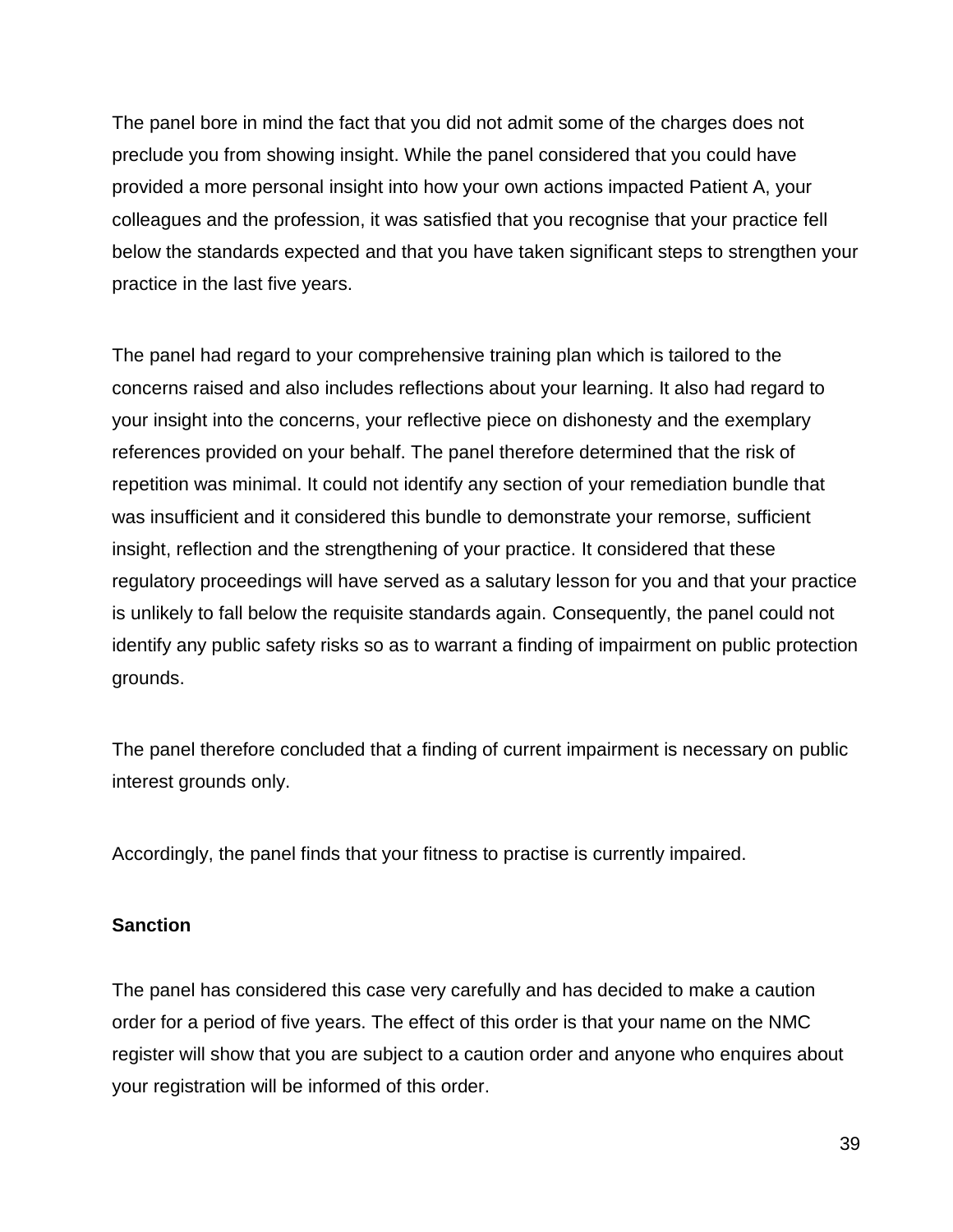#### **Submissions on sanction**

Ms Norman invited the panel to impose a suspension order for a period of eight months. She noted the panel's decision that there was little more you could have done to satisfy it that you have strengthened your practice. In view of this, Ms Norman advised the panel that the NMC had reduced its sanction bid from a striking off order to an eight month suspension order.

Ms Norman reminded the panel that it had found that you acted dishonestly and had identified serious misconduct. She submitted that there is significant public interest in a case involving a nurse who failed to provide adequate care and then subsequently lied about it. Ms Norman submitted that a suspension order would address the seriousness of the misconduct identified. She noted that you have been working unrestricted for over three years but submitted that deliberately breaching the duty of candour is a serious departure from the standards expected.

Mr Geering invited the panel to impose a caution order for a period of five years. He accepted the panel had found the charge of dishonesty proved and had identified serious misconduct. He submitted that there is however no principle that states that dishonest conduct requires a suspension order.

Mr Geering submitted that your dishonesty was not sophisticated, nor is there any evidence to suggest that it was premediated. He submitted that your dishonesty was in fact an isolated and panicked response.

Mr Geering invited the panel to consider the personal and professional mitigating factors in your case and submitted that you have demonstrated that you were an excellent practitioner before moving to Arran, and have been so since leaving Arran. He reminded the panel of its decision that you have done as much as is possible to address the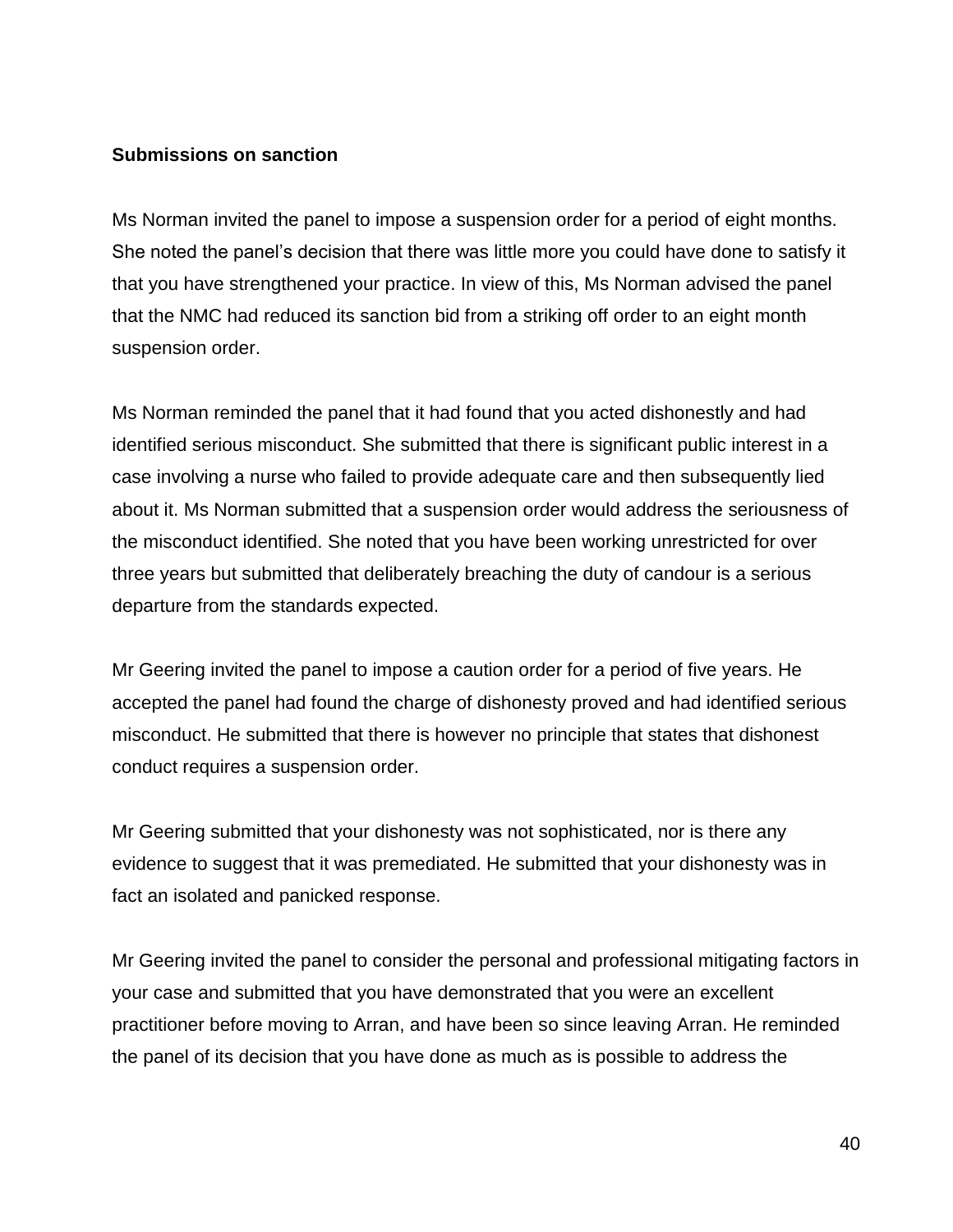concerns raised. Further, you have demonstrated good insight, understand why the concerns arose and have practised safely for five years since these allegations.

Mr Geering submitted that a suspension order would impact your current employer, its residents and their families. He drew the panel's attention to a testimonial from your current employer that complimented your current practise and highlighted that the care home would struggle to replace you should you be suspended or struck off.

Mr Geering submitted that the public interest in this case would be marked by the panel's finding of misconduct and impairment. He also submitted that it is in the public interest to keep safe and competent practitioners in practice and that a caution order would strike this balance appropriately. Mr Geering further submitted that the public interest in this case would also be marked by having had these matters fully ventilated in a public regulatory proceeding, the determination of which would be a public document. He submitted that a caution order would leave no doubt as to the seriousness of the matters found proved.

#### **Decision and reasons on sanction**

The panel accepted the advice of the legal assessor who referred it to the cases of *CHRE v NMC and Leeper* [2004] EWHC 1850 (Admin), *R (ex p Abrahaem) v GMC* [2004] EWHC 279 (Admin), *Parkinson v NMC* [2010] EWHC 1898 (Admin) and *Moijueh v NMC* [2015] EWHC 1999 (Admin). He also referred the panel to Article 29(4) of the Nursing and Midwifery Order 2001 that states:

*'The Committee may… decide that it is not appropriate to take any further action.'*

Having found your fitness to practise currently impaired, the panel first considered if it would be appropriate to take no further action in line with Article 29(4). It had regard to its findings of serious misconduct and dishonesty, albeit that neither was premediated. The panel determined that it would be inconsistent with its earlier findings at the impairment stage to take no further action.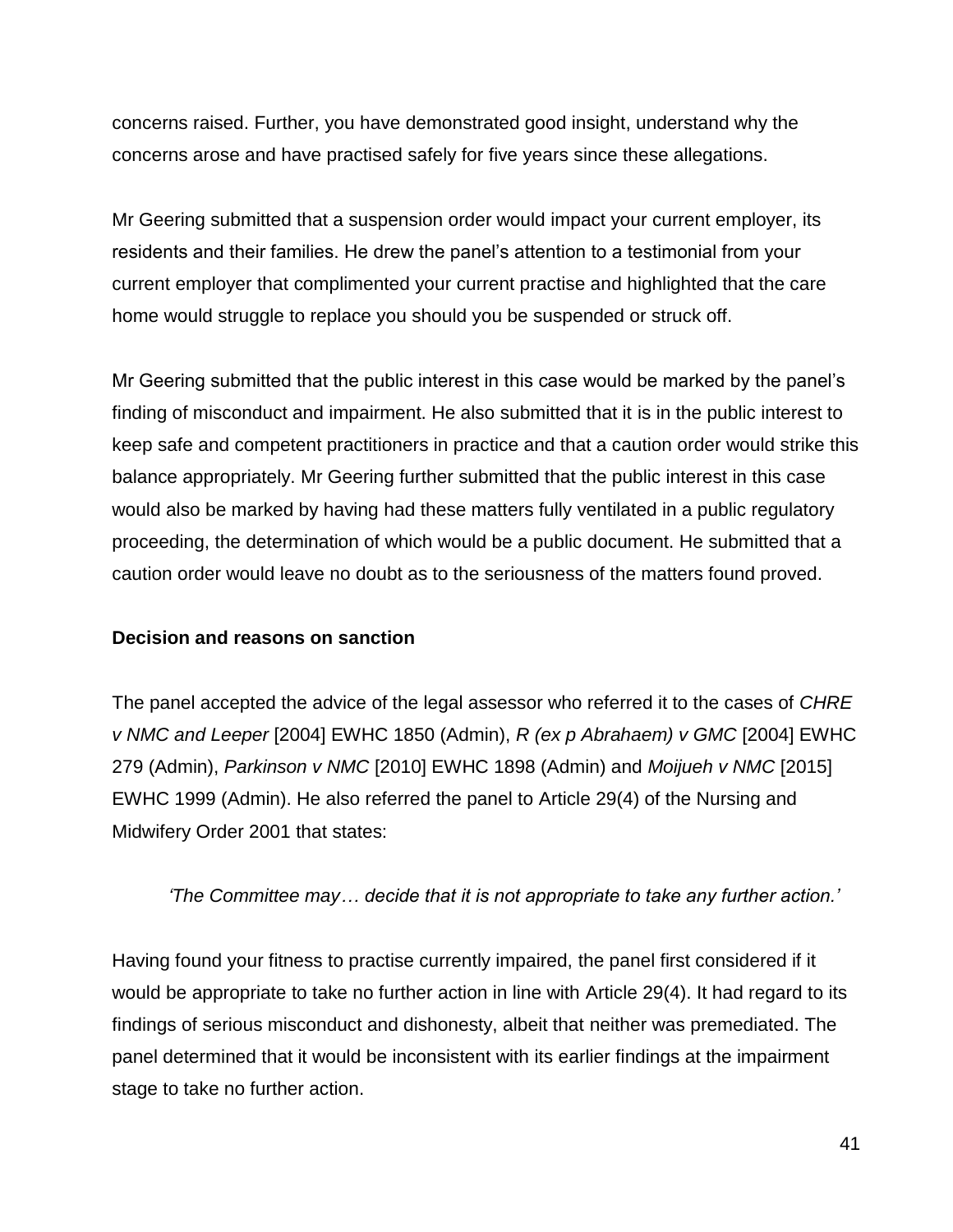The panel then went on to consider what sanction it should impose in this case. The panel has borne in mind that any sanction imposed must be appropriate and proportionate and, although not intended to be punitive in its effect, may have such consequences. The panel had careful regard to the SG. The decision on sanction is a matter for the panel independently exercising its own judgement.

The panel did not identify any aggravating factors.

The panel considered the following as mitigating factors:

- You have demonstrated good insight.
- You have demonstrated remorse to Patient A's family and have apologised to them.
- You faced significant personal and professional issues whilst working on Arran.
- You have demonstrated a prolonged period of safe and effective practice since the allegations arose.

Next, in considering whether a caution order would be appropriate in the circumstances, the panel took into account the NMC's guidance on caution orders that states:

*'A caution order is only appropriate if the Fitness to Practise Committee has decided there's no risk to the public or to patients requiring the nurse, midwife or nursing associate's practice to be restricted, meaning the case is at the lower end of the spectrum of impaired fitness to practise, however the Fitness to Practise committee wants to mark that the behaviour was unacceptable and must not happen again.*

*Because a caution order doesn't affect a nurse, midwife or nursing associate's right to practise, the Committee will always need to ask itself if its decision about the nurse, midwife or nursing associate's fitness to practise indicated any risk to patient safety.'*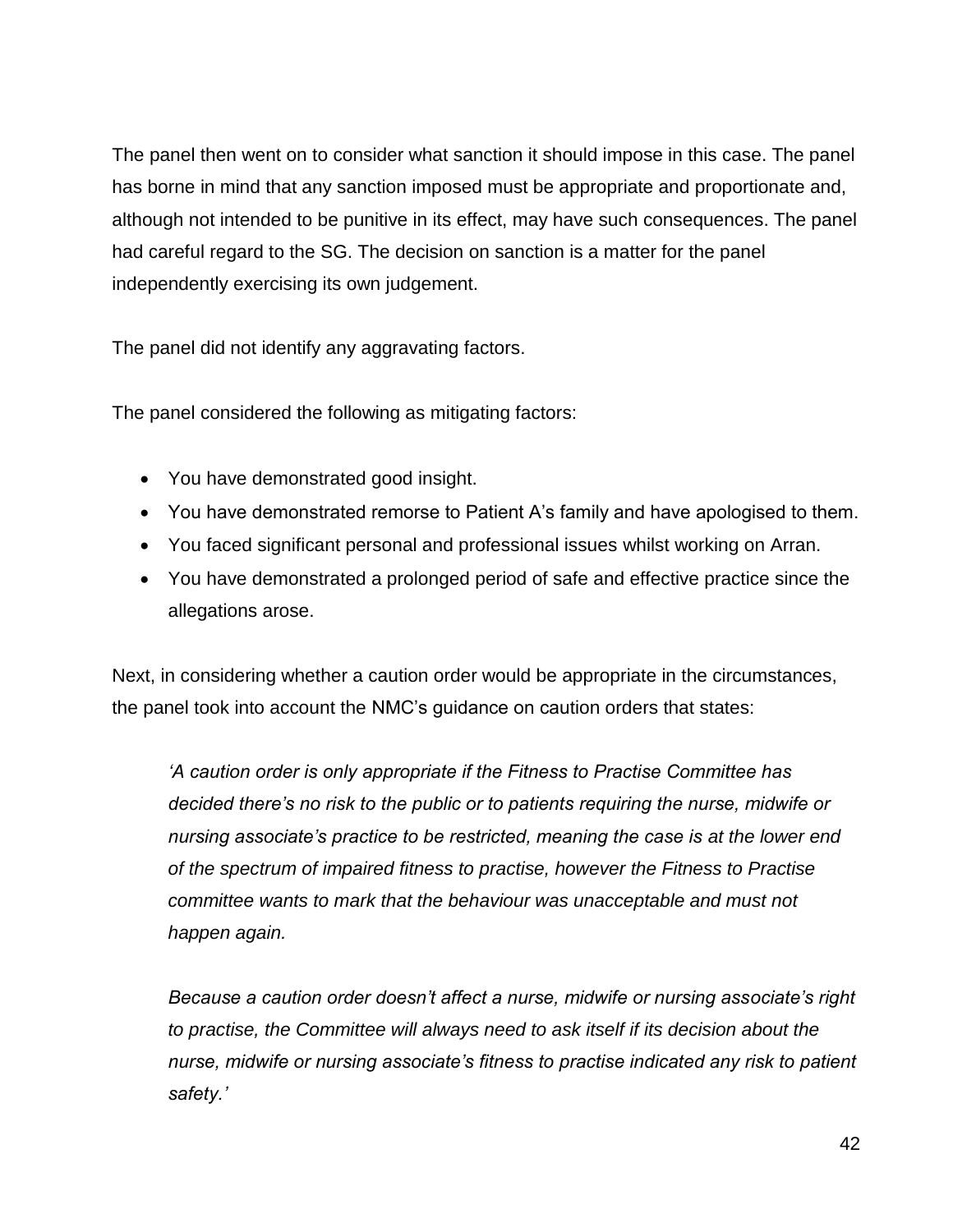Whilst the panel considered that dishonesty is always a serious issue, it considered that your misconduct must also be contextualised. It had regard to its earlier findings that your dishonesty was not premeditated and that it was isolated to a single, spontaneous instance. The panel also noted that you did not make any personal gain from the dishonest conduct, nor did your dishonesty pose a risk to patient safety. The panel considered that you appear to have acknowledged, particularly in your reflective statement dated April 2022, that your practice fell short and it had regard to its finding that you had significantly strengthened your practice. It had no evidence before it to suggest you had acted in a similar way before or since the concerns arose and that the testimonials provided by you speak to a caring, competent and trusted practitioner.

The panel considered that, while your insight could have been more focussed on your personal practice, you have shown remorse for your behaviour and are committed to addressing the issues raised. It noted your comprehensive training plan and the reflective pieces provided. It was satisfied that these proceedings had served as a sharp reminder of the standards expected of a registered nurse and considered that there was little risk of you behaving inappropriately again.

However, the panel determined that your misconduct must be marked to send a clear message to the nursing profession that your actions fell below the standards expected of a registered nurse.

Therefore, whilst it considered your misconduct to be a serious matter, the panel was satisfied that it could be appropriately addressed and that the public interest would be served by the imposition of a caution order. The panel noted that you have already been subject to an interim suspension order for eight months and an interim conditions of practice order for six months, at an earlier stage of this case.

With regards to the totality of the findings on the evidence, the panel has determined to impose a caution order for a period of five years. It determined that this would be the